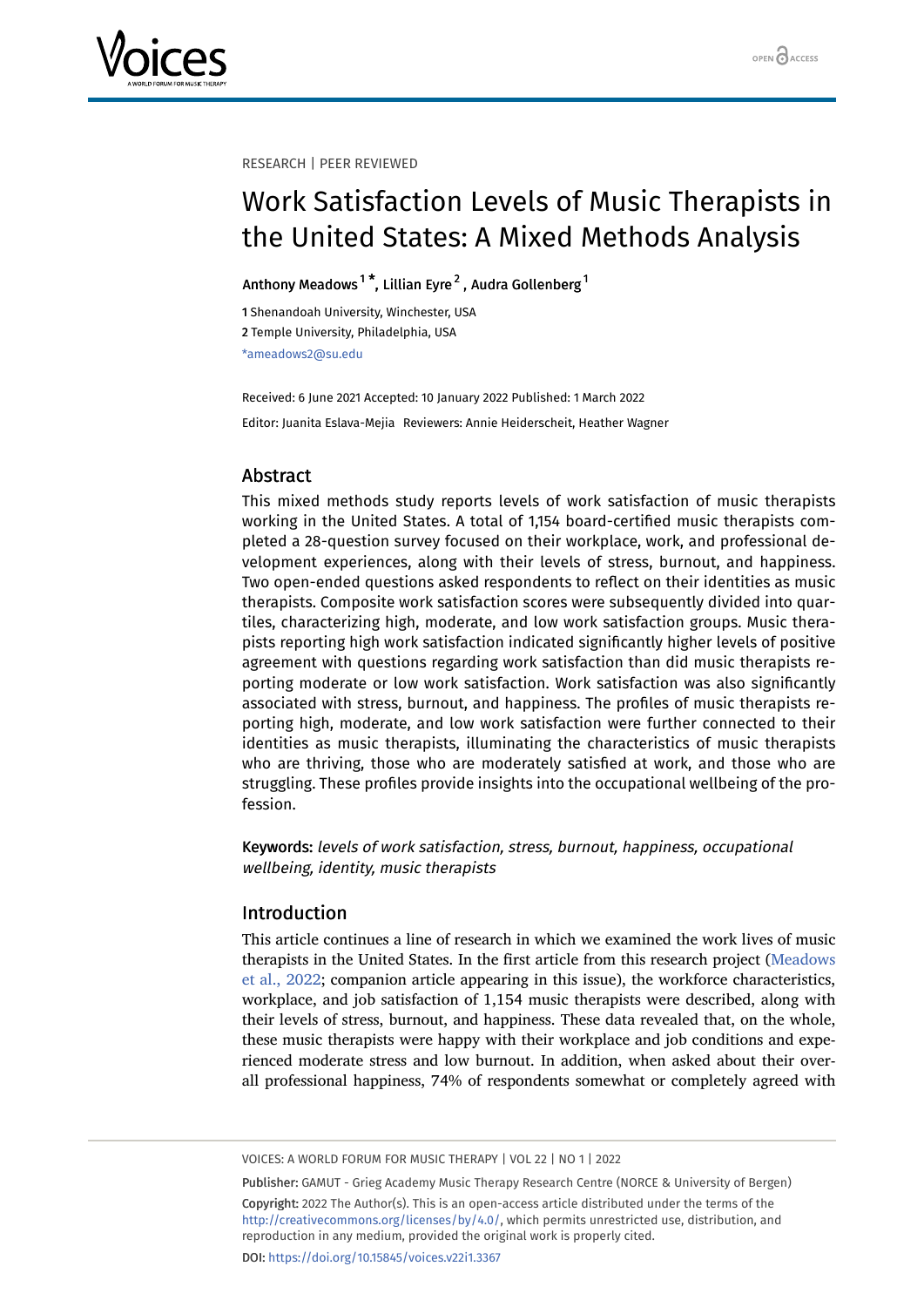the statement "I am happy at work," 83% somewhat or completely agreed with the statement "I am happy I became a music therapist," and 72% somewhat or completely agreed with the statement "I believe I have a future in the profession." These findings provide an encouraging overall picture of the field, while also highlighting areas of concern that may provide opportunities to strengthen the overall health of the profession.

In our discussion of these findings, three specific areas were identified that warrant further investigation [\(Meadows et al., 2022](#page-17-0)). First, there appears to be disparate salaries paid to music therapists. While the average full-time salary of a music therapist (\$53,634.59) provides an encouraging economic outlook, the average reported salary (full- and part-time) is \$42,544.40, and the average reported salary for a music therapist with less than 1 year of experience is \$36,456.90. Further, while 1,007 music therapists provided salary data, only 596 reported full-time salaries, or 59.19% of respondents. Additionally, of the 109 early-career music therapists (with less than 1 year of experience) who provided salary data, only 62 (56.8%) reported full-time salaries. While these music therapists may have chosen to work part-time, responses to related survey questions suggest otherwise. When asked to respond to the statement "My music therapy income meets my basic needs," only 23.6% of respondents completely agreed and 34.2% somewhat agreed, while 18.7% somewhat disagreed and 15% completely disagreed. Further, when asked to rate their degree of satisfaction with their salary, only 17.5% were completely satisfied and 36.9% somewhat satisfied, while 27.7% were somewhat dissatisfied and 8.7% completely dissatisfied. This suggests that, on the whole, some music therapists have concerns about their salaries, and the extent to which this impacts their overall work experience is worthy of further examination.

Second, variations in job satisfaction, stress, burnout, and happiness call for further analysis ([Meadows et al., 2022\)](#page-17-0). Composite job satisfaction scores indicated that 66% of music therapists responded to a series of job satisfaction questions in ways that suggested a positive job experience, whereas 21% responded in ways that suggested the opposite. Composite workplace stress scores indicated that 52% of music therapists responded in ways that suggested they experienced low workplace stress, whereas 32% responded in ways that suggested the opposite. Composite burnout scores indicated that on average 61% of music therapists responded in ways that suggested they have low levels of burnout, whereas 23% responded in ways that suggest the opposite. Finally, composite happiness scores suggested that 73% of music therapists provided responses that indicated they were happy professionally (somewhat or completely), whereas 14% responded in ways that suggested they are unhappy.

Third, music therapists appear to have a broad range of professional development opportunities, including varied opportunities for career development ([Meadows et al.,](#page-17-0) [2022](#page-17-0)). While 56% of respondents somewhat or completely agreed with the statement "I have the same number of learning opportunities in my job that my colleagues do," 29% somewhat or completely disagreed with the statement. When participants were asked four questions regarding financial support and paid time off for continuing education (including conferences), the average level of agreement (somewhat or completely) was 43%, whereas the average level of disagreement was 44% (somewhat or completely), suggesting that less than half of survey respondents received adequate support for professional development. Finally, when asked whether they had "opportunities for research at their job and the support to do so," 37% of music therapists somewhat or completely agreed, while 39% somewhat or completely disagreed.

When these job satisfaction, professional development, stress, burnout, and happiness data were examined as a whole, they suggested a range of work experiences that included music therapists who experienced high satisfaction in their work lives, those who experienced moderate satisfaction, and those who experienced low satisfaction. In this article, we differentiate these levels of work experience by quartiles, with the highest level of satisfaction attributed to the highest quartile of survey responses (top 25%), moderate satisfaction to the middle two quartiles (26%–74%), and low satis-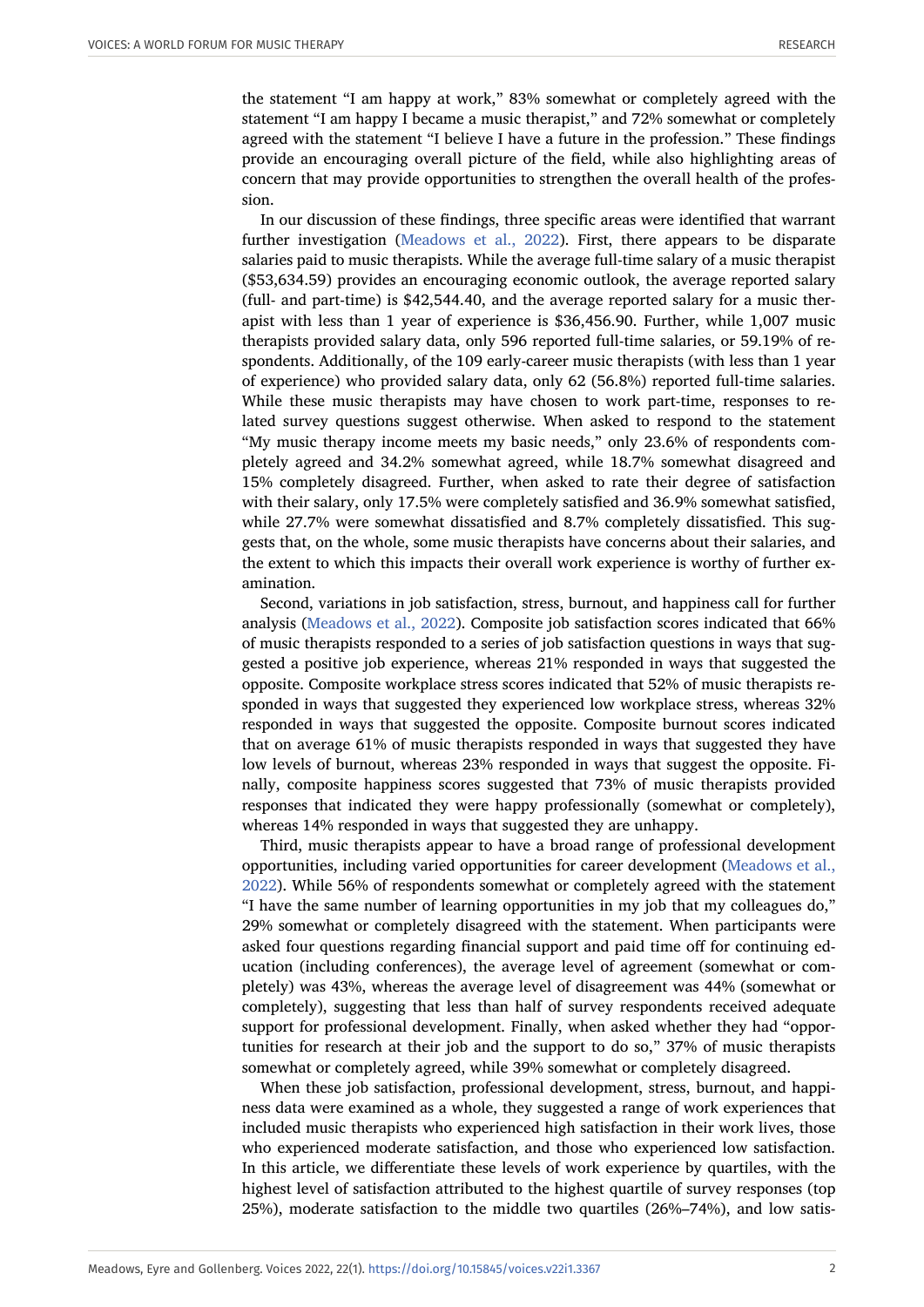faction to the lowest quartile (bottom 25%). We then examine a range of variables in relation to these levels of satisfaction, seeking to define and differentiate each level.

In addition to examining differences in responses to categories of survey questions, we analyzed written responses to two questions regarding how respondents thought about being a music therapist ("When I think about being a music therapist, the first thing that comes to mind is…") and their identities as a music therapist ("When I think about my identity as a music therapist, the first thing that comes to mind is…"). Responses to these questions provide insight into how music therapists think about their professional identities, and differences in these responses illuminate core characteristics of these music therapists that may clarify the nature of the struggles some music therapists experience in relation to the overall quality of their work lives, while also illuminating the characteristics of those who are thriving professionally.

We propose that these data provide insight into the occupational wellbeing of our profession. Occupational wellbeing can be defined in a number of ways. [Van Horn et](#page-17-1) [al. \(2004\)](#page-17-1) defined occupational wellbeing as "a positive evaluation of various aspects of one's job, including affective, motivational, behavioral, cognitive and psychosomatic dimensions" (p. 366). Taking a different perspective, Doble and Caron Santha [\(2008\)](#page-16-0) suggested that occupational wellbeing occurs when individuals have the opportunity to engage in a variety of occupations that foster meaning and satisfaction. According to these authors, occupational wellbeing has several prerequisites or intrinsic needs, which they refer to as occupational needs. These needs include experiences of *agency* (a sense of control over how and when one engages in their occupation), *accomplishment* (feelings of mastery), *affirmation* (praise and acknowledgment), *pleasure* (fun), *renewal* (rest and relaxation), *coherence* (connecting one to their past, present, and future), and *companionship* (closeness and connection to others).

Through an examination of the characteristics of each level of work satisfaction, our aim is to define and differentiate these levels, contextualizing these data according to various components of occupational wellbeing. In so doing, we seek to define and differentiate levels of occupational wellbeing and to consider these dimensions as indictors of occupational identity ([Skorikov & Vondracek, 2011](#page-17-2)).

### Method

### **Participants**

Detailed demographic data along with the workforce characteristics of survey participants can be found in [Meadows et al. \(2022\).](#page-17-0) In total, 1,154 music therapists completed some or all of the survey questions, a 14.59% response rate. Participants were predominantly female (88.2%), and their age reflected a bimodal distribution, with most ages between 20 and 29 years (36.7%) and 30 and 39 years (30.3%). All seven regions of the American Music Therapy Association were represented, with the majority of participants from the mid-Atlantic (27.7%) and Great Lakes (24.7%) regions. Further, 56.83% of respondents were members of the American Music Therapy Association.

### Ethical Approval

This study was reviewed by the Shenandoah University Institutional Review Board (protocol #752) and was adjudicated as exempt from further review.

#### Survey Design

The survey consisted of 25 multiple-choice and three open-ended questions. The multiple-choice questions related to demographic information (17 questions), workplace satisfaction (1 question; 7 items), professional development (1 question; 6 items), job satisfaction (4 questions; 11 items), stress (1 question; 11 items), burnout (1 question; 16 items), and happiness (1 question; 7 items). Participants were also asked to write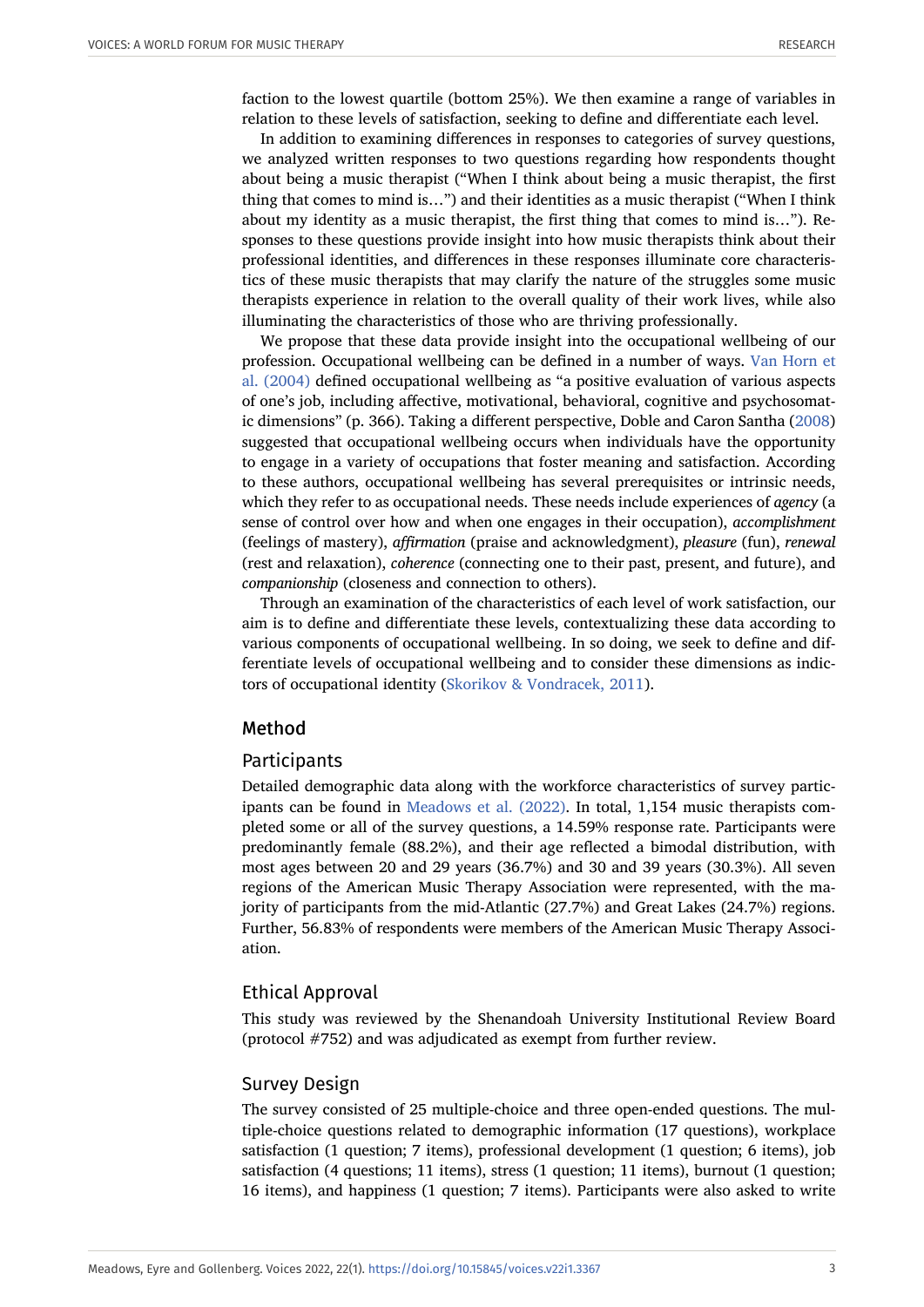in their exact salary. In addition, at the end of the survey, they were invited to provide written responses to two open-ended questions: "When I think about being a music therapist, the first thing that comes to mind is…" and "When I think about my identity as a music therapist, the first thing that comes to mind is…."

Further details regarding survey construction and distribution can be found in [Meadows et al. \(2022\).](#page-17-0)

### Data Analysis

Data analysis occurred in three phrases, consistent with an explanatory mixed methods design [\(Burns & Masko, 2016](#page-16-1)). First, survey responses were categorized and examined according to level of work satisfaction. Second, written responses to two open-ended questions were analyzed using methods consistent with thematic analysis. Third, qualitative and quantitative data were then combined to provide a comprehensive picture of the levels of work satisfaction. Each phase is described in further detail below.

### Quantitative Analysis

Composite scores for happiness, burnout, stress, and work satisfaction were calculated by summing the reported values for each question in their respective domain. To allow for internal comparisons between groups of music therapists, quartiles of scores were created for each domain. A chi-squared test for significance was utilized when comparing the distribution of categorical variables. Correlation between individual job satisfaction questions and composite satisfaction scores were determined using Spearman correlations. All statistical analyses were completed using SAS University Edition software (version 9.2).

#### Qualitative Analysis

Open-ended responses to two survey questions were analyzed according to level of work satisfaction. These analyses were based on an inductive approach to thematic analysis using the question itself as a first cycle coding method. Second cycle coding methods focused on pattern coding to compare the similarities, differences, and frequencies of responses ([Saldaña, 2016, p. 236\)](#page-17-3) and on values coding to identify attitudes, values, and beliefs [\(Saldaña, 2016, p. 131\)](#page-17-3). Simultaneous coding was applied to analyze the valence of each code (negative, positive, neutral, or mixed), thereby indicating the range and complexity of responses [\(Saldaña, 2016, p. 83\)](#page-17-3).

After becoming familiar with the responses as a whole, the first and second authors then analyzed each question using the following steps: 1) each response statement was coded according to patterns and/or values, 2) each code was simultaneously assigned a valence, 3) these codes were reduced in number by combining codes with similar constructs and distributions of valences in order to create categories, 4) categories were combined to create themes and were evaluated for accuracy by returning to the original data to determine goodness of fit, and 5) each theme was then characterized in narrative form, providing an overall description of these themes according to level of work satisfaction. See Appendix A for coding rules, including details of how data such as "mixed" responses were analyzed.

### Mixing Data

High, moderate, and low work satisfaction profiles were then developed by combining quantitative and qualitative data into a narrative form. This included combining survey responses and qualitative themes that characterize each level of work satisfaction and then examining satisfaction levels according to their similarities and differences. Finally, satisfaction levels were examined according to the characteristics associated with professional identity and occupational wellbeing [\(Doble & Caron Santha, 2008](#page-16-0)).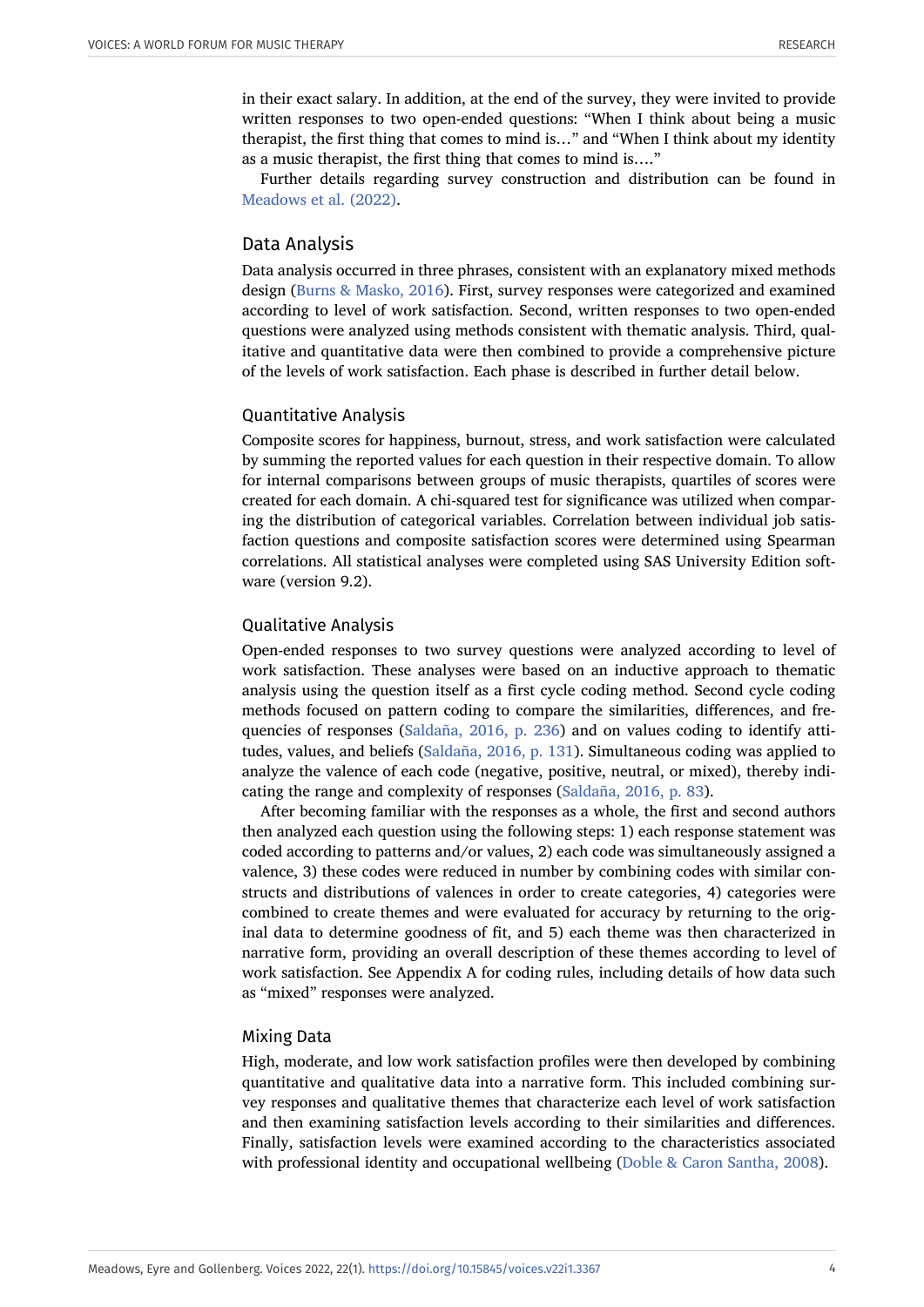### Results

Total work satisfaction scores were calculated by combining responses to two questions regarding workplace satisfaction, job satisfaction, and professional development (24 items). Total scores were then divided into quartiles to differentiate levels of work satisfaction. Music therapists who scored in the highest quartile ( $n = 246$ ) were characterized as having high work satisfaction, those in the middle two quartiles moderate satisfaction ( $n = 447$ ), and those in the lowest quartile low satisfaction ( $n = 240$ ). The characteristics of music therapists in each quartile were then examined in a variety of ways to understand more about the attributes of each group.

# Characteristics of High, Moderate, and Low Work Satisfaction

Music therapists in the highest quartile of work satisfaction reported significantly higher levels of positive agreement with questions regarding work satisfaction than did music therapists in the middle (*p* < 0.0001) and lowest quartiles of work satisfaction (*p* < 0.0001). That is, when taken as a whole, music therapists in the highest quartile of work satisfaction reported more satisfying work conditions, greater work satisfaction, and more satisfying professional development opportunities than did those in the middle and lowest quartiles. Music therapists in the moderate satisfaction group tended to report moderate agreement, albeit with some variation, with questions related to workplace and job satisfaction, but had significantly higher satisfaction than did those in the lowest quartile group ( $p < 0.0001$ ). However, when each of the survey questions was examined to determine the extent to which it was uniquely associated with a level of work satisfaction, each question was significantly associated with the workplace satisfaction composite score ( $p < 0.0001$ ). Further, each question had a moderate correlation with the composite score, with a range of Spearman correlation coefficients from 0.4 to 0.6 ( $p < 0.0001$ ). This suggests that while a complex constellation of factors were associated with work satisfaction levels, as represented in the 24 questions associated with work satisfaction, each of these factors was of equal importance in understanding work satisfaction. Table 1 provides a summary of the distribution of scores for each work satisfaction level. Lower scores equate to higher satisfaction.

# Relationship Between Work Satisfaction and Demographic Variables

Overall, male music therapists were more likely than female music therapists to be categorized in the high work satisfaction quartile  $(p = 0.01)$ . There were no differences in work satisfaction levels by age ( $p = 0.48$ ), race/ethnicity ( $p = 0.44$ ), degree ( $p =$ 0.07), years working as a music therapist ( $p = 0.28$ ), or years in current position ( $p = 0.29$ ) 0.11).

Work satisfaction was impacted by the settings in which these music therapists worked. Music therapists working in medical settings, universities and colleges, hospice, and "other" (a composite work category) were more likely to be categorized in the highest quartile of satisfaction. Conversely, music therapists working in older adult/long-term care communities, in mental health settings, and as self-employed/ private practice or community music therapists, were more likely to fall in the lowest quartile of satisfaction ( $p < 0.0001$ ). Table 2 provides a summary of the distribution of music therapists in each quartile by work setting.

Annual salary was also associated with work satisfaction. Music therapists reporting the highest work satisfaction were more likely to report annual salaries greater than \$45,000.00 ( $p < 0.0001$ ). In fact, 42% of music therapists who reported salaries in the \$60,000.00–\$75,000.00 range and 58% of music therapists who reported salaries greater than \$75,000.00 reported the highest work satisfaction. Conversely, music therapists who reported the lowest work satisfaction also reported the lowest salaries. In fact, 51% of music therapists who reported salaries below \$10,000.00 and 47% of music therapists who reported salaries in the \$10,000.00–\$20,000.00 range reported the lowest work satisfaction.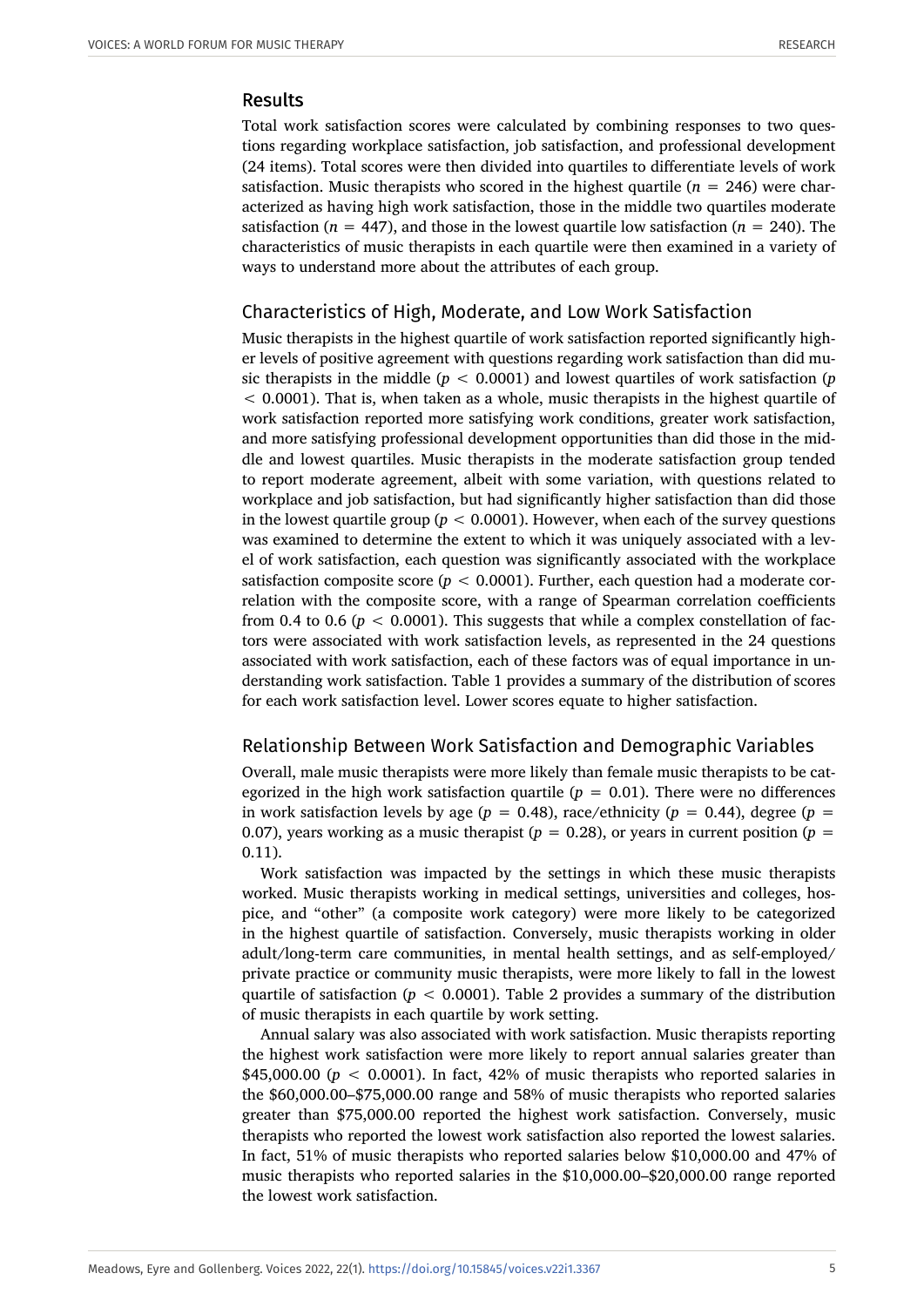

Distribution of Composite Work Satisfaction Scores by Level of Satisfaction

#### Table 2

Levels of Work Satisfaction by Setting

| <b>Setting</b>                                  | <b>High Work</b><br>Satisfaction |      | <b>Moderate Work</b><br><b>Satisfaction</b> |      | Low Work<br>Satisfaction |      | <b>Total</b> |      |
|-------------------------------------------------|----------------------------------|------|---------------------------------------------|------|--------------------------|------|--------------|------|
|                                                 | $\mathbf n$                      | %    | $\mathbf n$                                 | %    | $\mathbf n$              | %    | $\mathbf n$  | %    |
| Children's facilities and schools               | 36                               | 27.7 | 65                                          | 50   | 29                       | 22.3 | 130          | 14.0 |
| Community music therapy                         | 9                                | 23.7 | 18                                          | 47.7 | 11                       | 29.0 | 38           | 4.1  |
| Older adult/long-term care commu-<br>nities     | 9                                | 12.7 | 39                                          | 54.9 | 23                       | 32.4 | 71           | 7.6  |
| Hospice                                         | 30                               | 30.6 | 46                                          | 46.9 | 22                       | 22.5 | 98           | 10.5 |
| Medical settings                                | 39                               | 48.2 | 36                                          | 44.4 | 6                        | 7.4  | 81           | 8.7  |
| Mental health, including addiction<br>treatment | 25                               | 17.7 | 71                                          | 50.4 | 45                       | 31.9 | 141          | 15.1 |
| Self-employed/private practice                  | 42                               | 21.8 | 95                                          | 49.2 | 56                       | 29.0 | 193          | 20.7 |
| Universities/colleges                           | 11                               | 33.3 | 14                                          | 42.4 | 8                        | 24.4 | 33           | 3.5  |
| Other                                           | 45                               | 30.6 | 62                                          | 42.2 | 40                       | 27.2 | 147          | 15.8 |

Concomitantly, work satisfaction was associated with income satisfaction. Music therapists with high work satisfaction reported higher levels of income satisfaction, and these satisfaction levels were significantly different from those of music therapists who reported low work satisfaction  $(p < 0.0001)$ . In fact, 54% of music therapists who completely agreed with the statement "I am satisfied with my music therapy income" also reported the highest work satisfaction, whereas 51% of music therapists who completely disagreed with this statement reported the lowest work satisfaction. Additionally, 47% of music therapists who completely agreed with the statement "My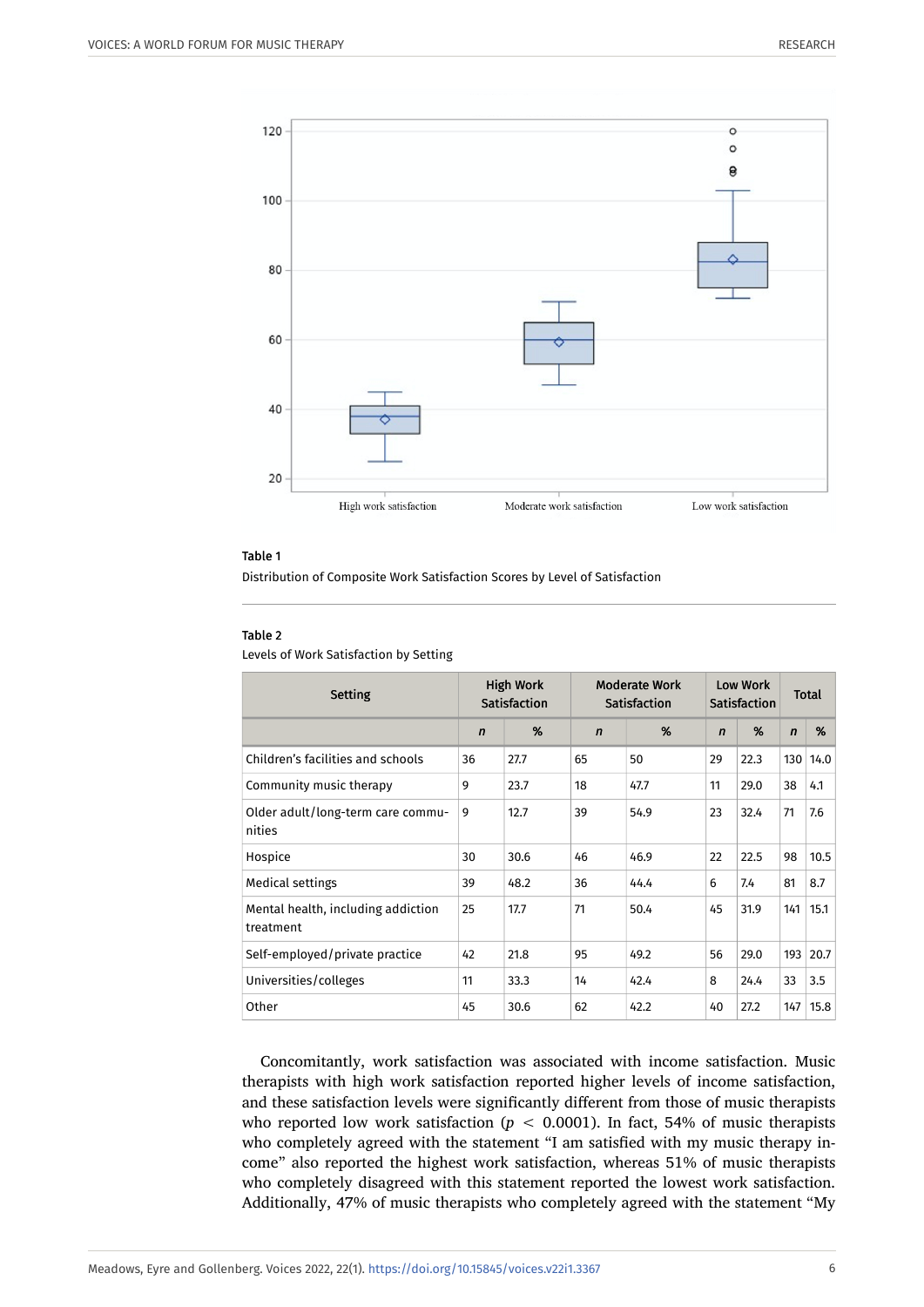Levels of Work Satisfaction, Stress, Burnout, and Happiness

| Wellbeing<br><b>Measure</b> |              | <b>High Work</b><br>Satisfaction |             | <b>Moderate Work</b><br>Satisfaction | <b>Low Work</b><br>Satisfaction |      | <b>Total</b> |      |
|-----------------------------|--------------|----------------------------------|-------------|--------------------------------------|---------------------------------|------|--------------|------|
|                             | $\mathsf{n}$ | %                                | $\mathbf n$ | %                                    | $\mathsf{n}$                    | %    | $\mathbf n$  | %    |
| Stress*                     |              |                                  |             |                                      |                                 |      |              |      |
| Low                         | 120          | 58.5                             | 75          | 36.6                                 | 10                              | 4.9  | 205          | 23.2 |
| Moderate                    | 96           | 23.0                             | 223         | 53.4                                 | 99                              | 23.7 | 418          | 47.3 |
| High                        | 17           | 6.5                              | 122         | 46.7                                 | 122                             | 46.7 | 261          | 29.5 |
| Burnout*                    |              |                                  |             |                                      |                                 |      |              |      |
| Low                         | 141          | 69.5                             | 57          | 28.1                                 | 5                               | 2.5  | 203          | 29.6 |
| Moderate                    | 83           | 19.8                             | 262         | 62.5                                 | 74                              | 17.7 | 380          | 43.2 |
| High                        | 3            | 1.2                              | 92          | 37.3                                 | 152                             | 61.5 | 239          | 27.2 |
| Happiness*                  |              |                                  |             |                                      |                                 |      |              |      |
| Low                         | 19           | 8.0                              | 100         | 41.8                                 | 261                             | 29.5 | 260          | 29.6 |
| Moderate                    | 90           | 23.7                             | 198         | 53.4                                 | 99                              | 23.7 | 380          | 43.2 |
| High                        | 125          | 48.1                             | 117         | 45.0                                 | 18                              | 6.9  | 239          | 27.2 |

 $*p < 0.0001$ 

music therapy income meets my basic financial needs" were also identified as having the highest work satisfaction, whereas 62% of music therapists who completely disagreed with this statement were identified as having the lowest work satisfaction.

Finally, work satisfaction was also associated with satisfaction with hours worked (*p* < 0.0001). When asked to indicate their level of satisfaction with their hours worked, 37% of music therapists who indicated they were completely satisfied reported the highest level of work satisfaction. Conversely, 62% who indicated they were completely unsatisfied reported the lowest level of work satisfaction.

### Work Satisfaction, Stress, Burnout, and Happiness

Not surprisingly, work satisfaction was associated with stress, burnout, and happiness (*p* < 0.0001). Music therapists reporting the highest work satisfaction reported the lowest levels of stress and burnout and the highest levels of happiness. Conversely, music therapists reporting the lowest work satisfaction reported the highest levels of stress and burnout and the lowest levels of happiness. Table 3 provides a summary.

Music therapists reporting high work satisfaction  $(n = 246)$  had the following profile related to stress, burnout, and happiness: 52% reported low levels of stress, 62% reported low levels of burnout, and 53% reported high levels of happiness. In contrast, 7% reported high levels of stress, 1% reported high levels of burnout, and 8% reported low levels of happiness.

Music therapists reporting moderate work satisfaction  $(n = 447)$  had the following profile related to stress, burnout, and happiness: 18% reported low levels of stress, 14% reported low levels of burnout, and 28% reported high levels of happiness. In contrast, 29% reported high levels of stress, 22% reported high levels of burnout, and 24% reported low levels of happiness.

Music therapists reporting low work satisfaction  $(n = 240)$  had the following profile related to stress, burnout, and happiness: 4% reported low levels of stress, 2% reported low levels of burnout, and 8% reported high levels of happiness. In contrast, 53% reported high levels of stress, 66% reported high levels of burnout, and 52% reported low levels of happiness.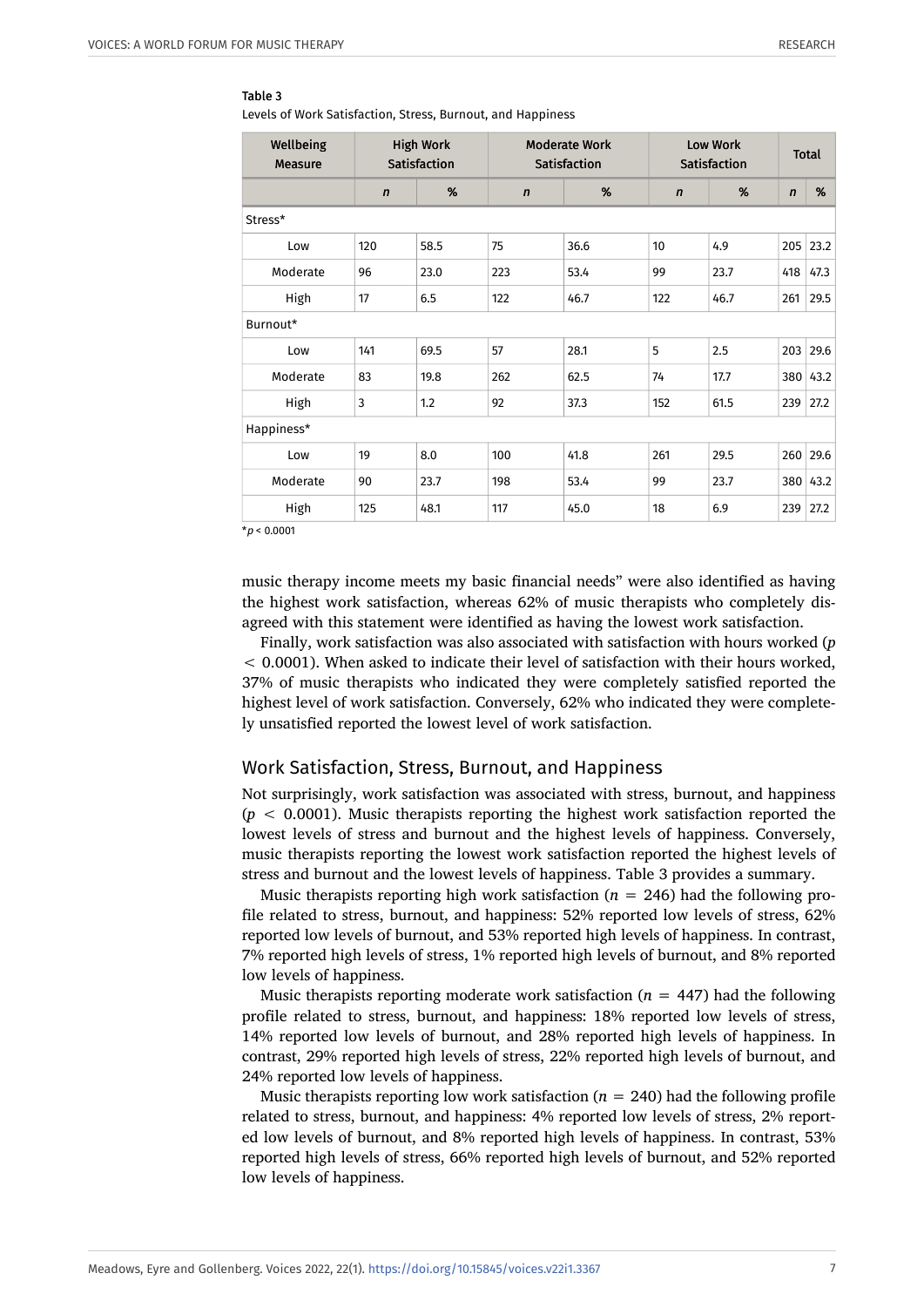# Work Satisfaction and "Being a Music Therapist"

In addition to examining differences in responses to categories of survey questions, we analyzed written responses to two questions regarding how respondents think about being a music therapist ("When I think about being a music therapist, the first thing that comes to mind is…") and their identities as a music therapist ("When I think about my identity as a music therapist, the first thing that comes to mind is…") in relation to their level of job satisfaction. These data provide additional insight into the overall wellbeing of these music therapists, illuminating core characteristics of their professional identities. Tables 4 and 5 provide a summary of the major themes related to each of these questions.

# Highly Satisfied Music Therapists

When highly satisfied music therapists  $(n = 207)$  were asked to think about the first thing that comes to mind regarding being a music therapist, 77.8% (161) of their responses were positive, 7.8% (16) were negative, 10% (20) were mixed, and 4.8% (10) were neutral. Positive responses related to *helping others* (32%), being *grateful* (9%) finding the job *enjoyable and rewarding* (8.7%), experiencing *pride and passion* (8.2%), and finding *satisfaction and fulfillment* (8.2%). These music therapists also noted *music and creativity* (6.3%) as positive elements of being a music therapist. Negative responses related to *being misunderstood* and constantly needing to *advocate for the profession* (4.8%). Having to *advocate for the profession* was also reported in mixed responses (3.4%). Other mixed responses tended to focus on challenges associated with *low salaries* (4.8%) and *fewer job opportunities* (2.4%). For these respondents, their work as music therapists was *unique and fulfilling*, but this was tempered by these challenges, along with concerns about *administrative load* and *feeling frustrated*, *under-appreciated*, and *under-represented*.

# Moderately Satisfied Music Therapists

When moderately satisfied music therapists  $(n = 373)$  were asked to think about the first thing that comes to mind regarding being a music therapist, 64.3% (240) of their responses were positive, 16.4% (61) were negative, 8.6% (32) were mixed, and 10.7% (40) were neutral. Positive responses related to *helping others* (27%) and feeling *fulfillment* (11.8%), *passion and pride* (10.7%), and *gratitude* (5.4%). Negative responses related to *salaries* (3.5%), *challenges* (2.9%), *limitations and disappointment* (2.7%), and *advocacy* (2.7%). Mixed responses related to *challenges* (3.5%), feeling *misunderstood* (1.9%), and *salaries* (1.6%). Neutral responses (7%) related to the profession as a whole, with no discernable valence. These responses included comments related to one's position, job tasks, and identification with a particular approach or population.

# Music Therapists with Low Satisfaction

When music therapists with low satisfaction  $(n = 211)$  were asked to think about the first thing that comes to mind regarding being a music therapist, 43.6% (92) of their responses were negative, 40.3% (85) were positive, 10% (21) were mixed, and 6.2% (13) were neutral. Negative responses related to feeling *misunderstood*, having to constantly *advocate* for themselves and the profession, and questioning the *value* of music therapy (13.7%). These music therapists also expressed concerns about their *salaries* (8.5%) and a range of *challenges* (6.6%) that included how *hard* the work was, inadequate to hostile *work environments*, and *few opportunities* for advancement. Positive responses related to *helping others* (18%); *gratitude, fulfillment, and pride* (12.8%); and *enjoyment and excitement* (7.1%). Mixed responses, which included combinations of positive and negative responses, focused primarily on *salaries* (4.3%), *challenges* (3.3%), and feeling *misunderstood and undervalued* (1.9%). Neutral responses (6.2%) were related to professional issues and had no discernable valence. When the negative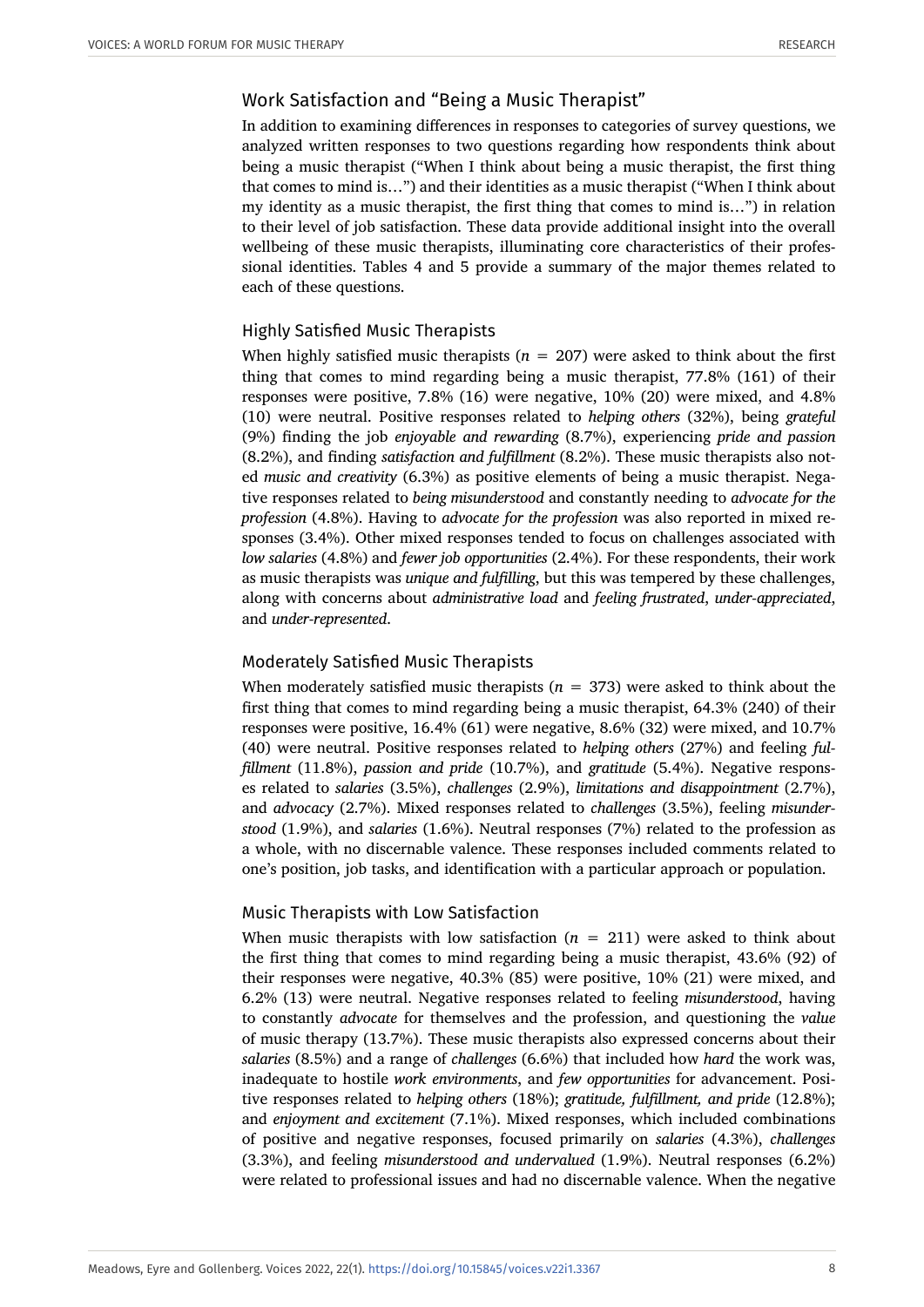and mixed response data were combined, three themes were reaffirmed: feeling *misunderstood* (15.6%), concerns about *salaries* (12.8%), and *challenges* (10%).

# Work Satisfaction and Professional Identity

# Highly Satisfied Music Therapists

When highly satisfied music therapists ( $n = 205$ ) were asked to think about the first thing that comes to mind regarding their identity as a music therapist, 65.9% (135) of their responses were positive, 9.2% (19) were negative, 9.8% (20) were mixed, and 15.1% (31) were neutral. Positive responses included *pride* (e.g., pride in one's work and the profession; 12.2%), *gratitude and fulfillment* (e.g., having a career and job that one loves; 12.2%), *value* (e.g., unique benefits of music therapy; 8.3%), and *good fit* (e.g., loving to work creatively with clients; 8.3%). Negative responses included the interconnection of *feeling misunderstood, advocacy, and recognition* (e.g., dealing with people's misconceptions about music therapy; 5.4%) and *challenges and self-doubt* (e.g., work–life balance being difficult to find because of overwhelming workload; 3.9%). Mixed responses echoed the negative responses: *challenge and isolation* (e.g., loving and finding value in the job but being concerned about burnout and lack of opportunities for advancement; 2.9%) and *misunderstood and recognition* (e.g., feeling respected by clients, but also misunderstood; 1.5%). Neutral responses focused on *professional role and clinical approach* (e.g., identification with one's approach or client group; 6.3%).

# Moderately Satisfied Music Therapists

When moderately satisfied music therapists  $(n = 363)$  were asked to think about the first thing that comes to mind regarding their identity as a music therapist, 63.4% (230) of their responses were positive, 17.4% (63) were negative, 13.8% (50) were mixed, and 5.5% (20) were neutral. The highest positive responses were *pride* (e.g., pride in the work one does and the clients one serves; 15.7%); *approach* (e.g., identification with a particular approach one uses—for example, humanistic, music-centered, psychotherapeutic, or neurological; 7.4%); *helper* (e.g., being in service of others; 7.2%); and a combination of *role, professional*, and *competent* (e.g., the competence one has developed working with a particular population; 6.9%). The highest negative response was a combination of *misunderstood* and *limitation* (e.g., a primarily negative association with one's identity based on belonging to a profession that is misunderstood and perceived as limited; 9.6%), while the highest mixed responses focused on *disidentification with music therapy* (e.g., while being grateful for the knowledge gained through education and clinical experience, not self-identifying primarily as a music therapist; 2.8%) and *challenges and burnout* (e.g., loving and being proud of one's work but being concerned with professional issues such as exhaustion and burnout; 2.2%). Neutral responses focused primarily on being *unsure* (e.g., feeling uncertain, unclear, undecided, or in the process of forming their identity; 3.9%).

# Music Therapists with Low Satisfaction

When music therapists with low satisfaction ( $n = 206$ ) were asked to think about the first thing that comes to mind regarding their identity as a music therapist, 40.3% (83) of their responses were positive, 32.5% (67) were negative, 18.9% (39) were mixed, and 8.3% (17) were neutral. The highest positive responses included *pride and passion* (e.g., pride in the work music therapists do with their clients; 9.2%), *role* (e.g., identification primarily with one's role as a helper, therapist, supervisor, or educator; 6.8%), *good fit* (e.g., that one's job is one's destiny or purpose in life; 5.8%), and *gratitude and fulfillment* (e.g., gratitude for being able to help others through music and relationships; 4.9%). Negative responses focused on *feeling misunderstood* (e.g., being perceived as an entertainer, a volunteer, a music teacher, the "music lady," or a "joke"; 12.1%); the interconnection between *self-doubt, shame, failure, and regret* (e.g., feeling inadequate and insecure about one's knowledge and clinical contribution in the workplace;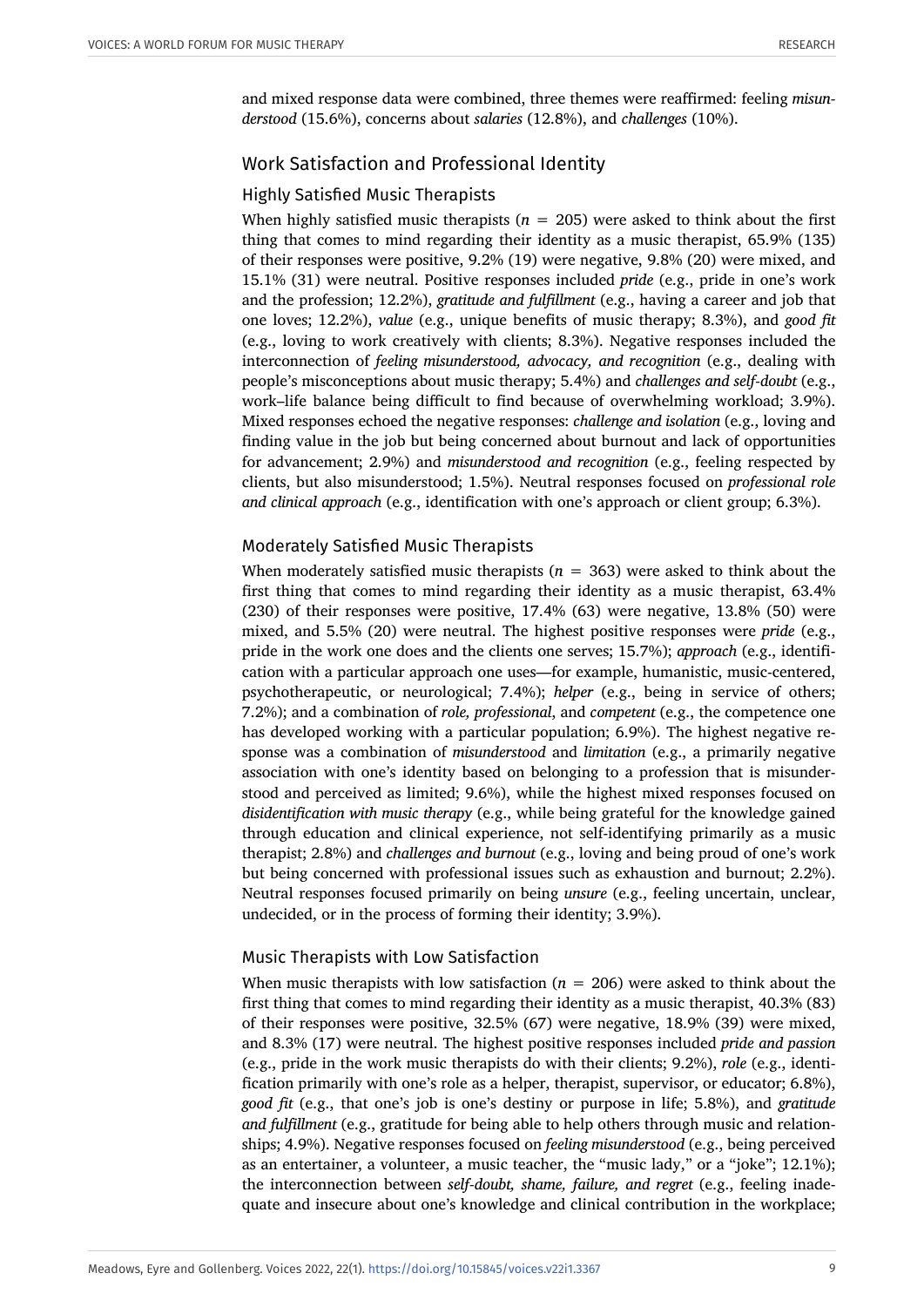"When I think about being a music therapist, the first thing that comes to mind is…"

| Level of Satisfaction                                               | %    |  |  |  |
|---------------------------------------------------------------------|------|--|--|--|
| High Work Satisfaction ( $n = 207$ )                                |      |  |  |  |
| <b>Positive</b>                                                     |      |  |  |  |
| Helping others                                                      | 32.0 |  |  |  |
| Being grateful                                                      | 9.0  |  |  |  |
| Enjoyable and rewarding                                             | 8.7  |  |  |  |
| Experiencing pride and passion                                      | 8.2  |  |  |  |
| Satisfaction and fulfillment                                        | 8.2  |  |  |  |
| Creativity                                                          | 6.3  |  |  |  |
| <b>Negative</b>                                                     |      |  |  |  |
| Advocating for the profession and being misunderstood               | 4.8  |  |  |  |
| Mixed                                                               |      |  |  |  |
| Advocating for the profession and being misunderstood               | 3.4  |  |  |  |
| <b>Salaries</b>                                                     | 4.8  |  |  |  |
| Fewer job opportunities                                             | 2.4  |  |  |  |
| Moderate Work Satisfaction ( $n = 373$ )                            |      |  |  |  |
| <b>Positive</b>                                                     |      |  |  |  |
| <b>Helping others</b>                                               | 27.0 |  |  |  |
| Fulfillment                                                         | 11.8 |  |  |  |
| Passion and pride                                                   | 10.7 |  |  |  |
| Gratitude                                                           | 5.4  |  |  |  |
| <b>Negative</b>                                                     |      |  |  |  |
| <b>Salaries</b>                                                     | 3.4  |  |  |  |
| Challenges                                                          | 2.9  |  |  |  |
| Limitations and disappointment                                      | 2.7  |  |  |  |
| Advocacy                                                            | 2.7  |  |  |  |
| Mixed                                                               |      |  |  |  |
| Challenges                                                          | 3.5  |  |  |  |
| Feeling misunderstood                                               | 1.9  |  |  |  |
| <b>Salaries</b>                                                     | 1.6  |  |  |  |
| Low Work Satisfaction ( $n = 211$ )                                 |      |  |  |  |
| Positive                                                            |      |  |  |  |
| <b>Helping others</b>                                               | 18.0 |  |  |  |
| Gratitude, fulfillment, and pride                                   | 12.8 |  |  |  |
| Enjoyment and excitement                                            | 7.1  |  |  |  |
| <b>Negative</b>                                                     |      |  |  |  |
| Misunderstood, advocate, and questioning the value of music therapy | 13.7 |  |  |  |
| <b>Salaries</b>                                                     | 8.5  |  |  |  |
| Challenges                                                          | 6.6  |  |  |  |
| Mixed                                                               |      |  |  |  |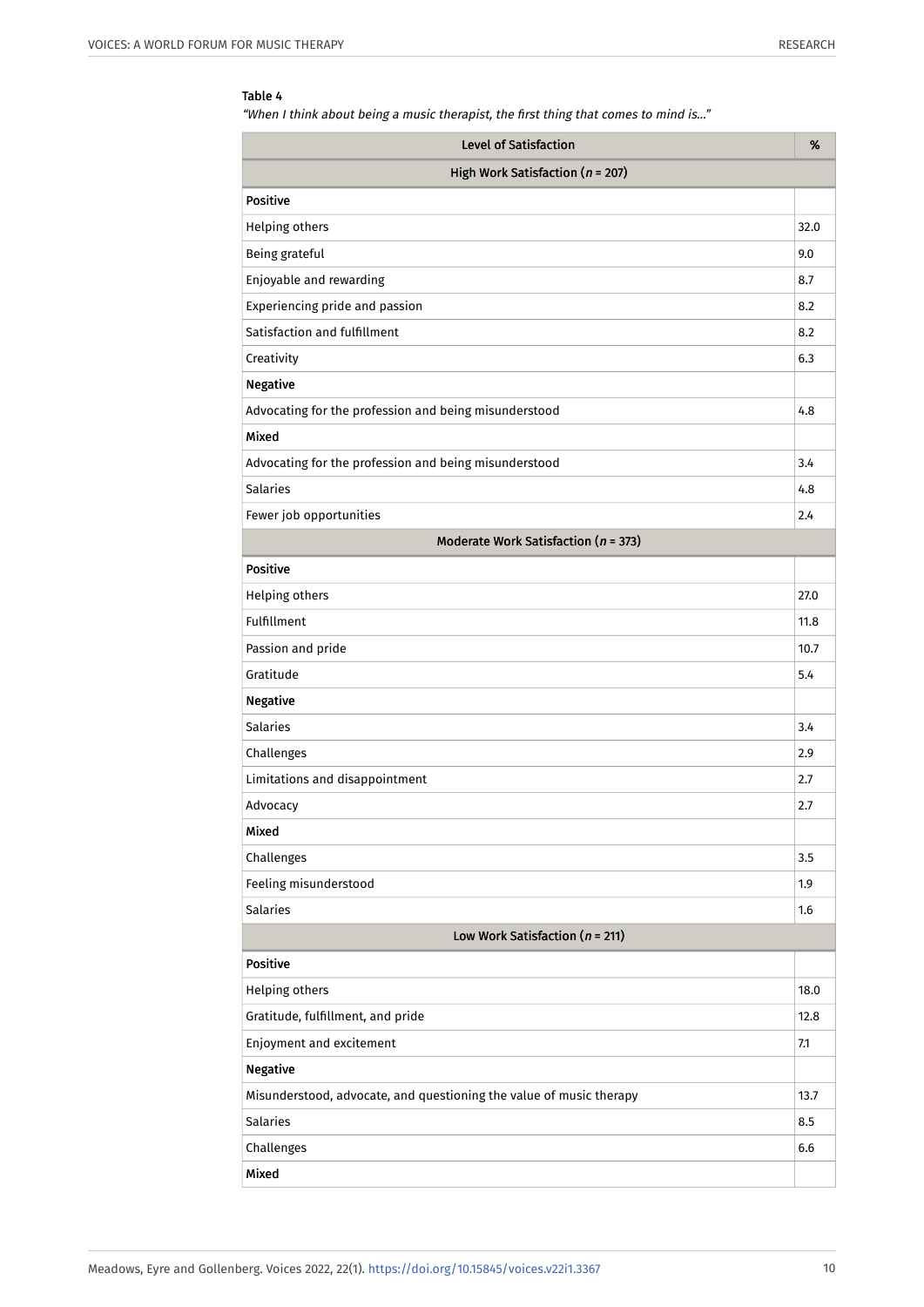| <b>Level of Satisfaction</b> | %   |
|------------------------------|-----|
| Salaries                     | 4.3 |
| Challenges                   | 3.3 |
| Feeling misunderstood        | 1.9 |

6.8%); and the combination of *disidentification with music therapy* and the belief that *the profession needs to change* (e.g., not identifying or no longer identifying as a music therapist; 6.8%). Mixed responses focused on *challenges* (e.g., having few professional opportunities or feeling burned out and exhausted; 4.9%) and *advocacy* (e.g., although clinical work is enjoyable, it requires constant advocacy, sometimes leading to exhaustion; 4.4%). Neutral responses focused primary on feeling *unsure* (e.g., unsure of one's identity; 2.4%).

# **Discussion**

When the high, moderate, and low work satisfaction levels of music therapists were examined, three distinct profiles emerged. Highly satisfied music therapists reported more satisfying work conditions, greater work satisfaction, and more satisfying professional development opportunities than did music therapists who reported moderate or low satisfaction. Concomitantly, moderately satisfied music therapists reported more satisfying work conditions, greater work satisfaction, and more satisfying professional development opportunities than did music therapists who reported low satisfaction. Differences in overall satisfaction were also associated with salaries, income satisfaction, and satisfaction with hours worked, with highly satisfied music therapists reporting significantly higher levels of satisfaction when compared to music therapists with moderate and low satisfaction. A comparable difference was also evident between music therapists with moderate and low satisfaction.

# Workplace Satisfaction

Importantly, no single workplace or job satisfaction question was uniquely associated with satisfaction levels, suggesting that each question is of equal importance for understanding work satisfaction. Table 6 presents differences in responses to questions associated with workplace satisfaction. Response distributions reveal important differences in levels of agreement (somewhat or complete agreement) with survey questions, especially with regards to questions that focus on budget, space, and session interruptions. In addition, only 47.92% of music therapists with low satisfaction reported somewhat or completely agreeing with the statement "I have access to the instruments I need for my music therapy sessions," suggesting a fundamental challenge for some music therapists in providing music experiences during their sessions.

A similar distribution of responses was evident when questions associated with job satisfaction were examined, as presented in Table 7. Highly satisfied music therapists reported high levels of agreement with each question, except for the two supervision questions, which gained moderate levels of agreement. Moderately satisfied music therapists reported moderate levels of agreement with each job satisfaction question, except for questions related to music therapy or creative arts therapy supervision, which gained a level of agreement of only 34.55%. Music therapists with low satisfaction reported moderate to low levels of agreement with each question, with particularly low levels of agreement concerning team meetings and supervision. These differences highlight the characteristics of highly satisfying jobs, while also indicating the importance of increasing supervision opportunities and opportunities for music therapists to meaningfully contribute to team meetings. Access to music therapy/creative arts therapy supervision appears to be an important consideration for employers and policy makers. Lack of access to music therapy or creative arts therapy supervision may inhibit the professional development of a music therapist and may be negatively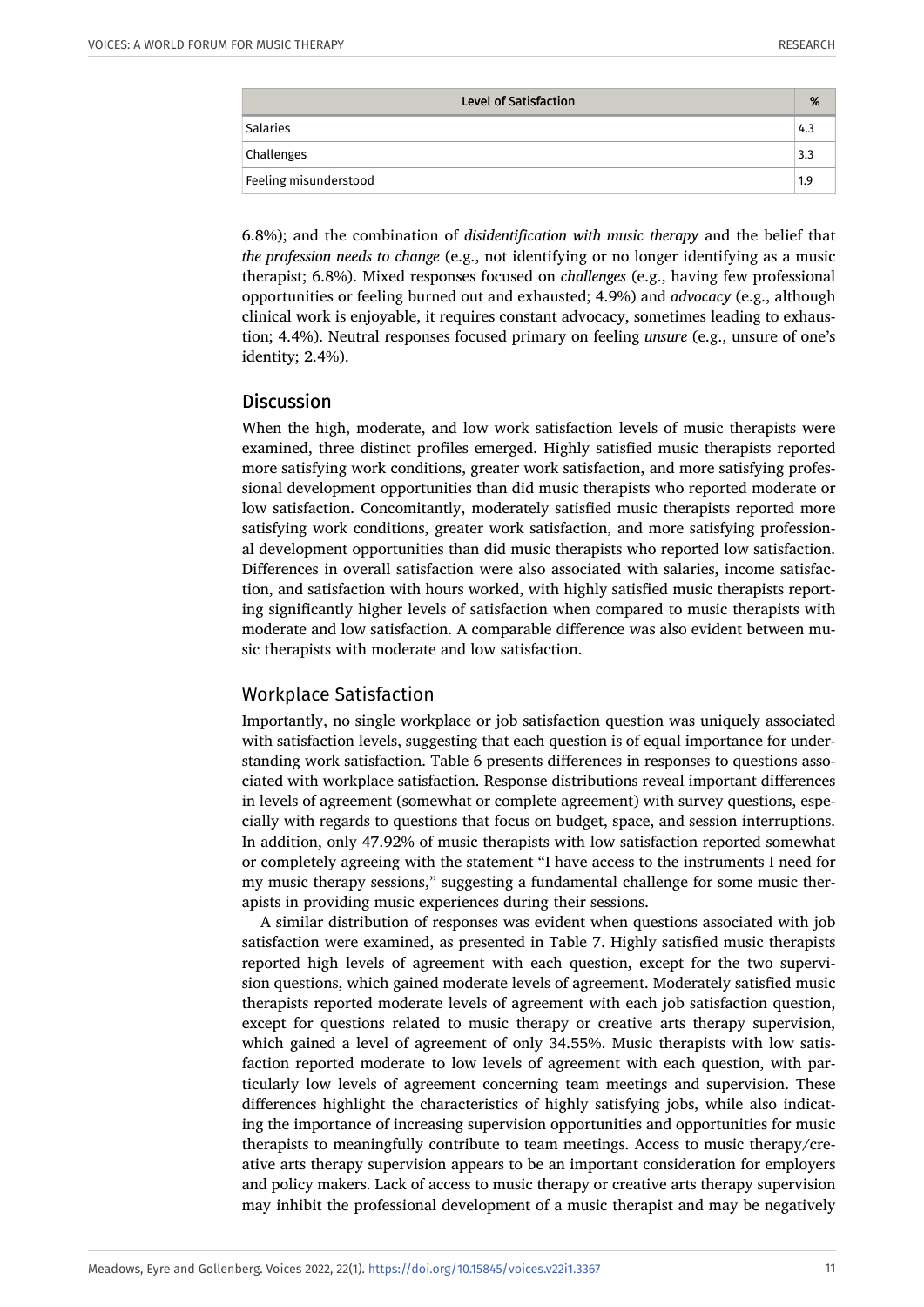"When I think about my identity as a music therapist, the first thing that comes to mind is…"

| First Thing That Comes to Mind                                                      | %    |  |  |  |
|-------------------------------------------------------------------------------------|------|--|--|--|
| <b>High Work Satisfaction</b>                                                       |      |  |  |  |
| <b>Positive</b>                                                                     |      |  |  |  |
| Pride                                                                               | 12.2 |  |  |  |
| Gratitude and fulfillment                                                           | 12.2 |  |  |  |
| Good fit                                                                            | 8.3  |  |  |  |
| Value                                                                               | 7.3  |  |  |  |
| <b>Negative</b>                                                                     |      |  |  |  |
| Feeling misunderstood, advocacy, and recognition                                    | 5.4  |  |  |  |
| Challenges and self-doubt                                                           | 3.9  |  |  |  |
| Mixed                                                                               |      |  |  |  |
| Challenge and isolation                                                             | 2.9  |  |  |  |
| Feeling misunderstood and recognition                                               | 1.5  |  |  |  |
| <b>Moderate Work Satisfaction</b>                                                   |      |  |  |  |
| <b>Positive</b>                                                                     |      |  |  |  |
| Pride                                                                               | 15.7 |  |  |  |
| Approach                                                                            | 7.4  |  |  |  |
| Helper                                                                              | 7.2  |  |  |  |
| Role, professional, and competent                                                   | 6.9  |  |  |  |
| <b>Negative</b>                                                                     |      |  |  |  |
| Feeling misunderstood and limitations                                               | 9.6  |  |  |  |
| Mixed                                                                               |      |  |  |  |
| Disidentification with music therapy                                                | 2.8  |  |  |  |
| Challenges and burnout                                                              | 2.2  |  |  |  |
| <b>Low Work Satisfaction</b>                                                        |      |  |  |  |
| <b>Positive</b>                                                                     |      |  |  |  |
| Pride and passion                                                                   | 9.2  |  |  |  |
| Role                                                                                | 6.8  |  |  |  |
| Good fit                                                                            | 5.8  |  |  |  |
| Gratitude and fulfillment                                                           | 4.9  |  |  |  |
| <b>Negative</b>                                                                     |      |  |  |  |
| Feeling misunderstood                                                               | 12.1 |  |  |  |
| Self-doubt, shame, failure, and regret                                              | 6.8  |  |  |  |
| Disidentification with music therapy and belief that the profession needs to change | 6.8  |  |  |  |
| Mixed                                                                               |      |  |  |  |
| Challenges                                                                          | 4.9  |  |  |  |
| Advocacy                                                                            | 4,4  |  |  |  |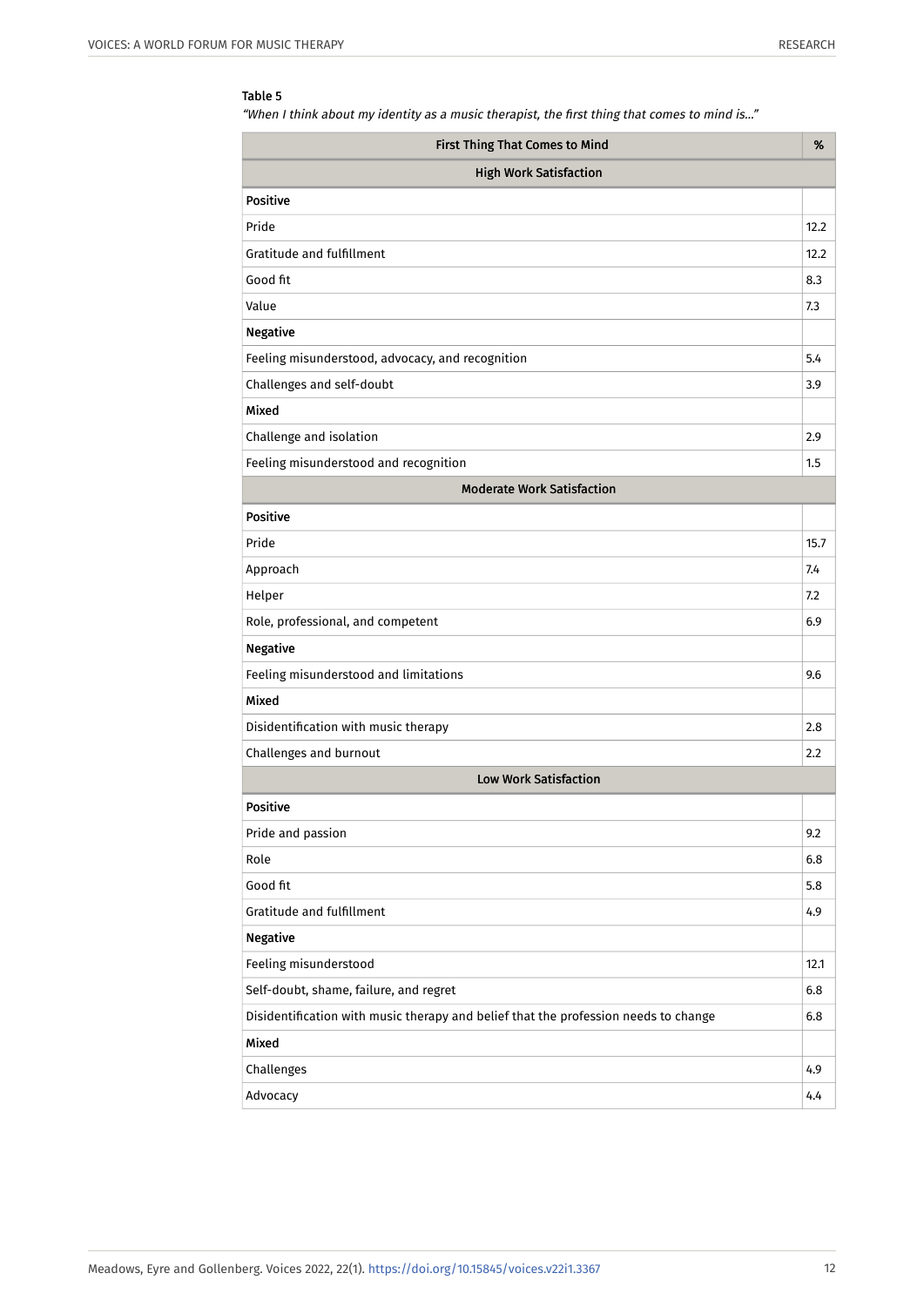Levels of Agreement with Specific Workplace Satisfaction Questions

| <b>Workplace Satisfaction Question</b>           | <b>High Work</b><br><b>Satisfaction</b><br>$(n = 242)$ | <b>Moderate Work</b><br>Satisfaction<br>$(n = 437)$ | Low Work<br><b>Satisfaction</b><br>$(n = 240)$ |
|--------------------------------------------------|--------------------------------------------------------|-----------------------------------------------------|------------------------------------------------|
| "I am generally happy with my work conditions"   | 98.35%                                                 | 84.21%                                              | 46.67%                                         |
|                                                  | (238)                                                  | (368)                                               | (112)                                          |
| "I am allocated an adequate budget to carry out  | 91.32%                                                 | 56.75%                                              | 17.92%                                         |
| my duties"                                       | (232)                                                  | (248)                                               | (43)                                           |
| "I have appropriate space allocated to me for my | 90.50%                                                 | 64.99%                                              | 32.92%                                         |
| music therapy sessions"                          | (219)                                                  | (284)                                               | (79)                                           |
| "I have access to the instruments I need for my  | 97.52%                                                 | 82.38%                                              | 47.92%                                         |
| music therapy sessions"                          | (236)                                                  | (360)                                               | (115)                                          |
| "I can carry out most sessions with my clients   | 87.60%                                                 | 58.81%                                              | 31.67%                                         |
| without interruptions"                           | (212)                                                  | (257)                                               | (76)                                           |

#### Table 7

Levels of Agreement with Specific Job Satisfaction Questions

| <b>Job Satisfaction Question</b>                              | <b>High Work</b><br>Satisfaction<br>$(n = 242)$ | Moderate<br>Work<br>Satisfaction<br>$(n = 437)$ | <b>Low Work</b><br><b>Satisfaction</b><br>$(n = 240)$ |
|---------------------------------------------------------------|-------------------------------------------------|-------------------------------------------------|-------------------------------------------------------|
| "In my setting I have the opportunity to use the most appro-  | 98.35%                                          | 84.21%                                          | 52.50%                                                |
| priate music therapy interventions for my population"         | (238)                                           | (368)                                           | (126)                                                 |
| "I can access client records in a timely manner so that I can | 95.45%                                          | 76.66%                                          | 41.25%                                                |
| assess clients appropriately"                                 | (231)                                           | (335)                                           | (99)                                                  |
| "I have the opportunity to document my clients' progress"     | 97.93%                                          | 87.87%                                          | 62.08%                                                |
|                                                               | (237)                                           | (384)                                           | (149)                                                 |
| "I am included in team meetings appropriate to my work du-    | 94.63%                                          | 66.13%                                          | 31.67%                                                |
| ties"                                                         | (229)                                           | (289)                                           | (76)                                                  |
| "My perspective on clients is valued in team meetings"        | 91.74%                                          | 67.73%                                          | 30.42%                                                |
|                                                               | (222)                                           | (296)                                           | (73)                                                  |
| "I have access to music therapy or creative arts therapy su-  | 61.98%                                          | 34.55%                                          | 15.42%                                                |
| pervision"                                                    | (150)                                           | (151)                                           | (37)                                                  |
| "I have access to non-music therapy supervision at my job"    | 75.62%                                          | 58.58%                                          | 30.42%                                                |
|                                                               | (183)                                           | (256)                                           | (73)                                                  |

associated with identity development and professional wellbeing ([Gamliel et al., 2020;](#page-17-4) [Thaker & Diambra, 2019](#page-17-5)).

Reponses to questions related to professional development again highlight disparities between music therapists with high and low satisfaction (Table 8). Indeed, 90.91% of highly satisfied music therapists reported somewhat or completely agreeing with the statement "I have the same number of learning opportunities (in-services, meetings, lectures, etc.) in my job as my colleagues do," whereas only 56.29% of music therapists with moderate satisfaction and 19.27% of music therapists with low satisfaction reported agreement with this statement. Similar levels of disparity were evident in responses to two questions related to financial support, with music therapists with low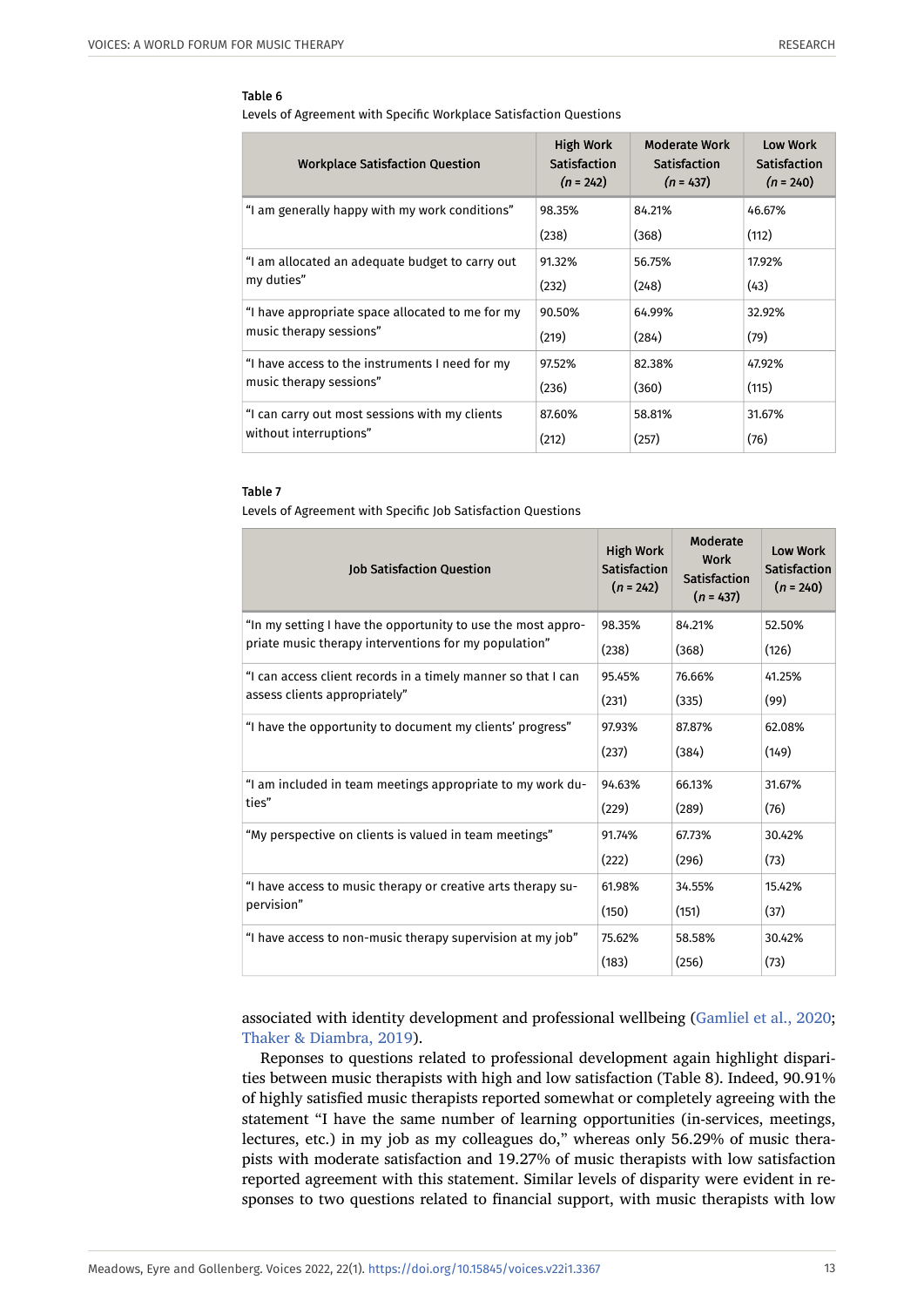Levels of Agreement with Specific Professional Development Questions

| <b>Professional Development Question</b>                        | <b>High Work</b><br>Satisfaction<br>$(n = 242)$ | Moderate<br>Work<br>Satisfaction<br>$(n = 437)$ | <b>Low Work</b><br><b>Satisfaction</b><br>$(n = 240)$ |
|-----------------------------------------------------------------|-------------------------------------------------|-------------------------------------------------|-------------------------------------------------------|
| "I have the same number of learning opportunities (in-ser-      | 90.91%                                          | 56.29%                                          | 19.17%                                                |
| vices, meetings, lectures, etc.) in my job as my colleagues do" | (220)                                           | (246)                                           | (46)                                                  |
| "My employer provides financial support to attend at least      | 78.10%                                          | 34.10%                                          | 8.33%                                                 |
| one conference a year"                                          | (189)                                           | (149)                                           | (20)                                                  |
| "My employer provides financial support for continuing edu-     | 78.51%                                          | 35.93%                                          | 11.25%                                                |
| cation"                                                         | (190)                                           | (157)                                           | (27)                                                  |

satisfaction reporting very low levels of financial support for conferences and continuing education. These differences appear, once again, to highlight the significant professional challenges music therapists with low satisfaction experience, challenges which may impact their abilities to grow professionally and feel connected to other music therapists. According to Doble and Caron Santha [\(2008\)](#page-16-0), agency (a sense of control in how and when one engages in one's occupation) and companionship (closeness and connection to others) are important dimensions of occupational wellbeing, dimensions that appear to be distressed for music therapists with low satisfaction.

# Stress, Burnout, and Happiness

Not surprisingly, levels of work satisfaction were strongly associated with levels of stress, burnout, and happiness, with distinct profiles emerging for each satisfaction level. Furthermore, the settings in which music therapists worked were also associated with stress, burnout, and happiness. Music therapists working in medical settings, universities and colleges, hospice, and "other" (a composite work category) experienced the lowest levels of stress and burnout and the highest levels of happiness, whereas music therapists working in older adult/long-term care communities, in mental health settings, and as self-employed/private practice music therapists or as community music therapists experienced the highest stress and burnout and the lowest satisfaction. These distinct workplace experiences are worthy of further investigation, both to more fully understand the features of highly satisfying work settings and to understand the factors that negatively impact a healthy, satisfying work life. It would be, for example, important to understand those factors that are institutional (e.g., when low work satisfaction, high stress and burnout, and low happiness are experienced by the majority of workers in a workplace) and those that are specific to the workplace, job, and professional development experiences of music therapists. Furthermore, understanding the workplace, job, and professional development characteristics of highly satisfying work settings provides a template for advocacy efforts and may inform how music therapy educators prepare their students for professional life. Placing an increased emphasis, for example, on teamwork, interprofessional communication, advocacy for regular and ongoing supervision, and communication with administrators about music therapy's benefits may positively impact the work experiences of music therapists, especially those early in their careers.

# Work Satisfaction and Professional Identity

We also examined written responses to two questions that focused on how respondents thought about being a music therapist ("When I think about being a music therapist, the first thing that comes to mind is…") and on their identity as a music therapist ("When I think about my identity as a music therapist, the first thing that comes to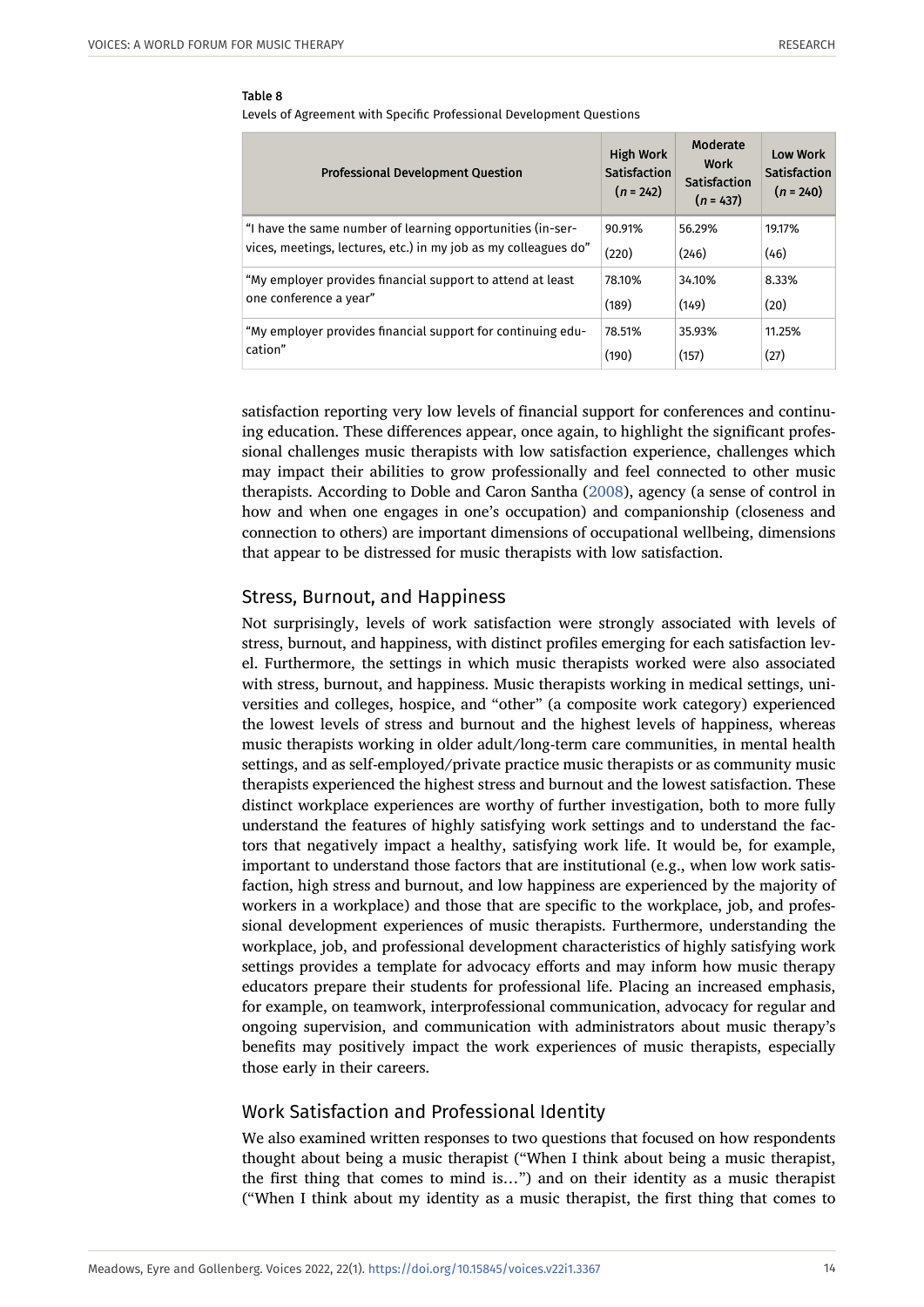mind is…"). Core characteristics of respondents' professional identities were illuminated, providing additional insight into how these identities vary according to work satisfaction. Significantly, across all levels of satisfaction, the music therapists identified as helpers (*helping others*) who felt pride (*passion and pride*), gratitude (*gratitude, fulfillment, and pride)*, and fulfillment in their work (*satisfaction and fulfillment*). Across all levels of work satisfaction, when a negative response was expressed, it focused on advocacy (having to *advocate for the profession*; *misunderstood, advocate, and questioning the value of music therapy*; *feeling misunderstood, advocacy, and recognition*). Across all levels of work satisfaction, when a mixed response was expressed, it focused on feeling misunderstood (*misunderstood, advocate, and questioning the value of music therapy*; *misunderstood and recognition*) while also recognizing a positive aspect of the profession.

Different responses to these two questions may also reveal differences in the kinds of challenges music therapists experience in identity development. Music therapists who reported low work satisfaction also reported higher levels of experience being misunderstood, having to advocate for themselves, and feeling *self-doubt, shame, failure, and regret*. For example, one respondent wrote the following: "I am tired and burned out from advocating for my career and future, and music therapy. I have no opportunity for growth and am undervalued." Music therapists in this quartile were also more likely to report concerns about their salaries when asked about the first thing that comes to mind regarding being a music therapist and were more likely to report a lack of career opportunity. For example, one respondent wrote the following: "I love the work I do when I'm allowed to truly do it but I'm so under-supported in my job. I'm just a glorified activities aide at this point."

In contrast, highly satisfied music therapists reported higher levels of positive comments overall (e.g., Joy; I love music therapy and know that it is my vocation), and while also reporting concerns about *feeling misunderstood, advocacy, and recognition*, did so at much lower levels than did music therapists with low satisfaction. When concerns were expressed, they were also mitigated by positive aspects of their job. For example, as one respondent explained: "low pay, high level advocacy required, limited job options, but enjoyable, valuable work and I love being a music therapist, I love my job. It is hard some days, and definitely misunderstood."

While understanding the work factors and identity attributes of highly satisfied music therapists provides an educational and policy roadmap for the health of the profession, it also highlights ongoing challenges music therapists experience professionally. Depending on the level of work satisfaction experienced by a music therapist, these challenges may include concerns regarding 1) salary (including the ability to secure a full-time position), 2) feeling understood and valued as a professional (advocacy), 3) belonging (feeling part of a community), 4) being able to develop as a professional (supervision, continuing education, conference attendance), and 5) being able to maintain one's health while working as a music therapist (managing stress and burnout).

### Occupational Wellbeing

These findings also invite the music therapy community to think broadly about the occupational wellbeing of the profession. Occupational wellbeing is defined as "a positive evaluation of […] one's job, including affective, motivational, behavioral, cognitive and psychosomatic dimensions" ([van Horne et al., 2004](#page-17-1)) and as a set of intrinsic needs that characterize one's work experience: agency, accomplishment, affirmation, pleasure, renewal, coherence, and companionship ([Doble & Caron Santha, 2008\)](#page-16-0). While occupational wellbeing as a construct was not specifically investigated in this study, survey data appear to reflect three levels of wellbeing: the work experiences, stress, burnout, happiness, and identities of music therapists who are thriving (high work satisfaction), of those who are moderately satisfied (moderate work satisfaction), and of those who are struggling (low work satisfaction).

Music therapists who reported high work satisfaction appeared to experience, to varying degrees, *agency* (a *sense of control* in one's work environment, including one's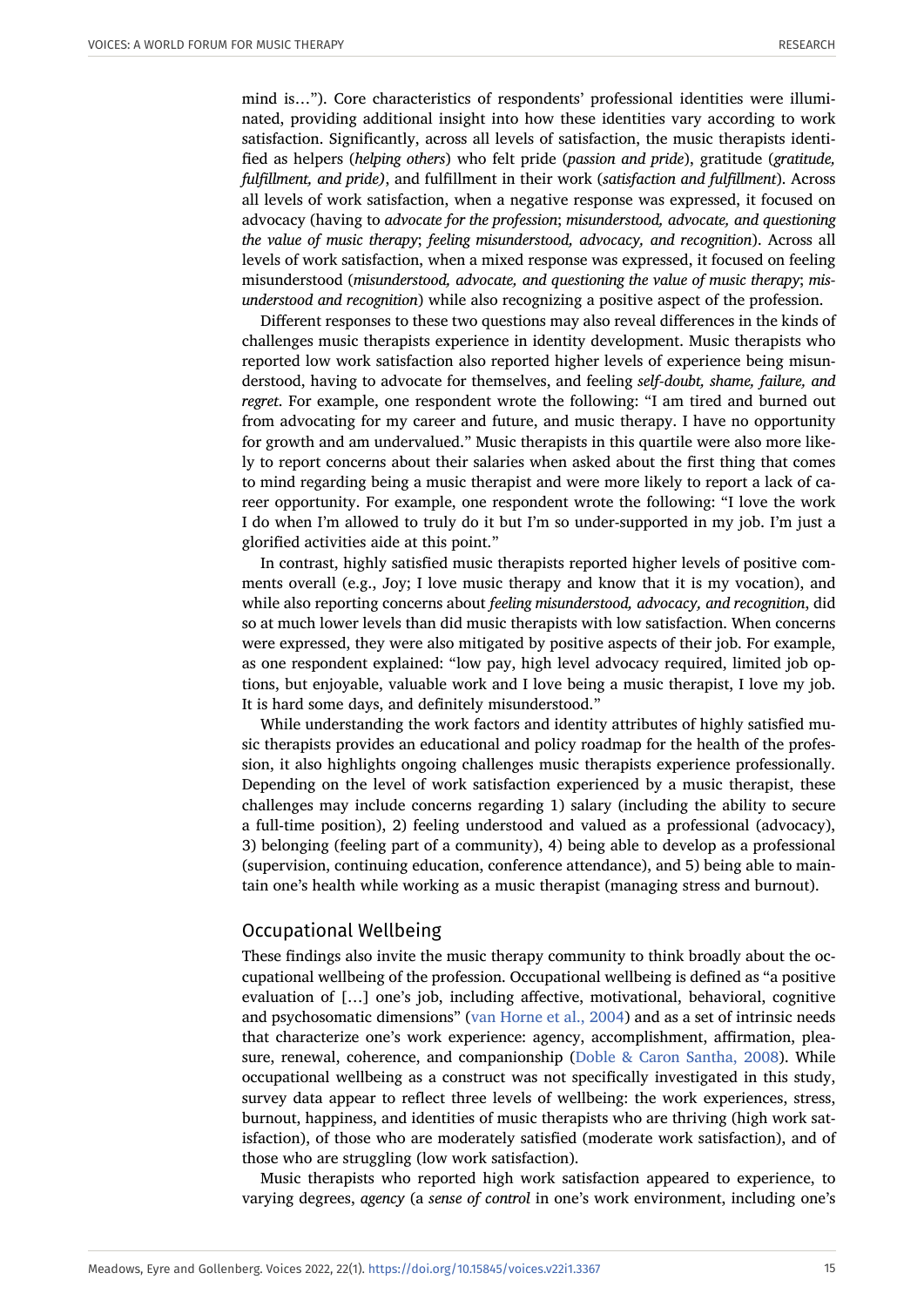ability to arrange, structure, and implement client/patient sessions in ways one believes are most beneficial to one's clients/patients), *accomplishment* (identifying strongly as a *helper*; feeling mastery over one's work), *affirmation* (feeling satisfied with one's income; pride; feeling passionate about one's work; being valued as a team member), *pleasure* (fulfillment), *renewal* (receiving support to attend conferences and continuing education; career development), *coherence* (good fit), and *companionship* (feeling part of a team; feeling connected to others). These music therapists tended to report lower levels of stress, lower levels of burnout, and higher levels of happiness compared to music therapists who reported moderate or low work satisfaction.

In contrast, music therapists who reported low work satisfaction appeared to experience, to varying degrees, disruptions to *agency* (a *lack of control* in one's work environment, including disruptions to one's ability to arrange, structure, and implement client/patient sessions in ways one believes are most beneficial to one's clients/ patients), *accomplishment* (feeling challenged), *affirmation* (feeling dissatisfied with one's income; misunderstood; lacking value as a team member), *pleasure* (feeling inadequate), *renewal* (lacking support to attend conferences and continuing education events; lacking support for career development), *coherence* (disidentifying with music therapy), and *companionship* (not feeling part of a team; feeling colleagues and administrators do not understand or value one's work). They also tended to report higher levels of stress, higher levels of burnout, and lower levels of happiness compared to music therapists who reported moderate or high work satisfaction. Even with these challenges, however, music therapists who reported low work satisfaction still expressed pride in being a music therapist, passion for their work, gratitude, and a sense of fulfillment, attesting to their resilience and connection to the healing power of music.

# Implications for the Profession

These findings have important implications for the profession and are presented in summary form to promote further discussion:

- Disparate salaries, and the strong association between work satisfaction and salary satisfaction, raise important questions about the perceived value of music therapy, as expressed by employers in the salaries paid to music therapists. Addressing salary variability appears to be an important focus for advocacy efforts at the state and national level.
- The challenges to everyday practice reported by music therapists with low work satisfaction are not only impactful of their work lives but also appear to fundamentally impact their clients. Lack of access to instruments, lack of appropriate session space, and session interruptions warrant immediate attention, given the potential impact on the health and safety of clients.
- Grassroots advocacy, undertaken by music therapists in their everyday work lives, may have limited impact on their overall work lives. Targeted national advocacy efforts by representatives of the profession, especially efforts focused on institutional decision-makers, may be more effective than ad hoc individual advocacy.
- Further examination of the characteristics of highly satisfying workplaces may build a profile of healthy career development and support the occupational wellbeing of the profession. In particular, promoting workplace characteristics that support the dignity of the music therapist and provide an optimal therapeutic environment for clients may advance the profession as a whole.
- Career development appears to be an important topic of conversation for educators and American Music Therapy Association leaders. An examination of how academic programs prepare students for the challenges of professional life and equip them with the tools to address these challenges appears to be important to ensuring the stability and growth of the field.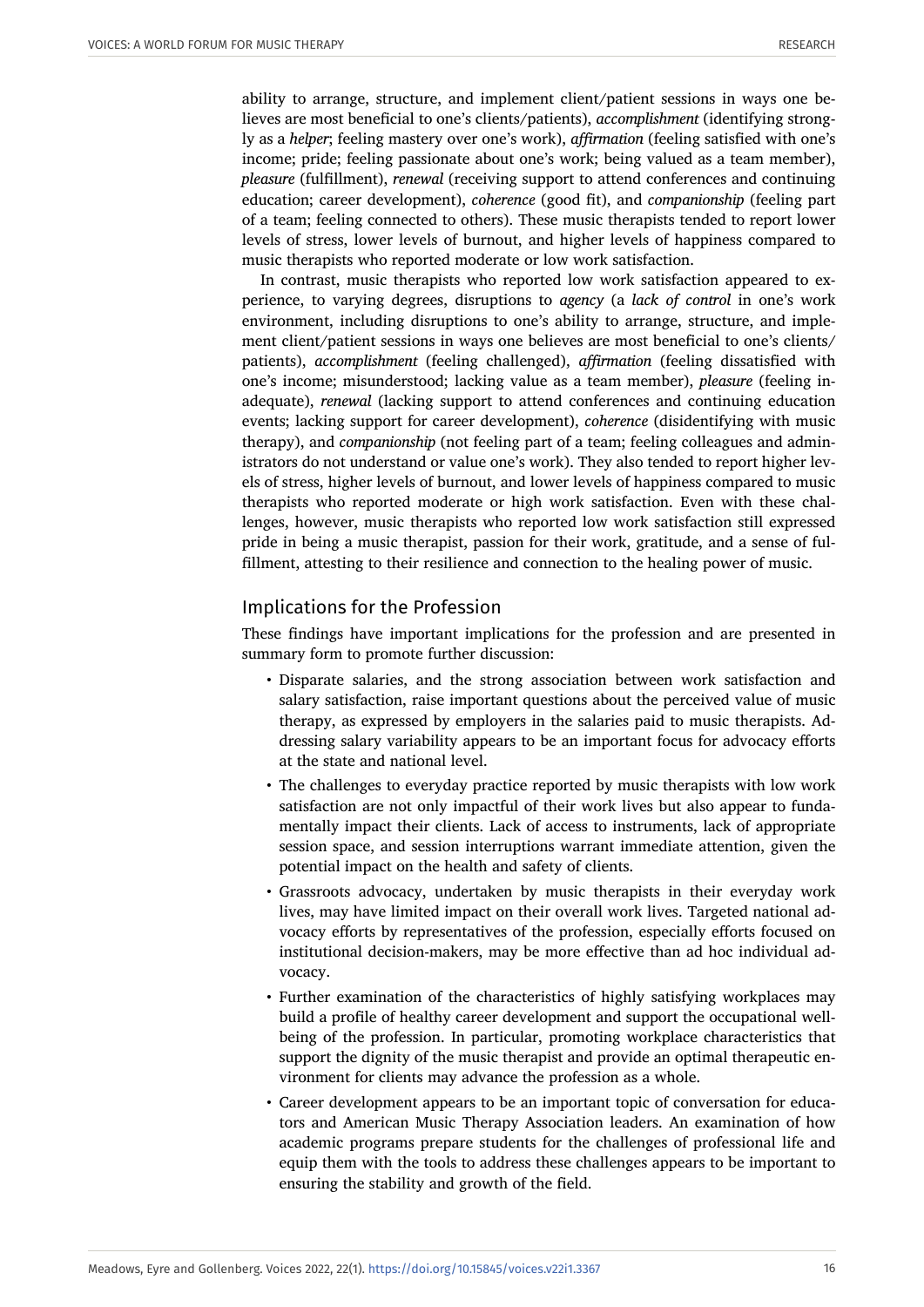- Workplace infrastructures that support regular supervision and promote career development appear to vary considerably across workplaces. Access to supervision and regular, ongoing opportunities for continuing education appear to be central to ensuring the wellbeing of music therapists and to supporting their professional growth.
- A careful examination of the characteristics of music therapy in older adult/longterm care facilities, mental health settings, and private practice appears to be an important undertaking if work conditions in these settings are to be improved.
- Consideration of the profession's growth in terms of occupational wellbeing affirms healthy workplace standards and lifts up the profession as a whole.
- Affirming our identity (identities) as music therapists locates us within educational and healthcare settings in ways that affirm our place in these communities. Celebrating our identity (identities), while also supporting early career professionals as they shape theirs, appears to be central to ensuring the long-term health of the profession.

# Conclusion

Examining the work lives of music therapists by levels of satisfaction provides insight into the workplace, work, and professional development experiences of music therapists who are thriving, of those who are moderately satisfied, and of those who are struggling. The profiles of music therapists who are thriving provide a template for professional growth that advances the wellbeing of the profession. The profiles of music therapists who are struggling offer insight into the challenges the profession faces, while also providing a roadmap for a healthier profession. These profiles ask one to reconsider a) the focus of advocacy efforts, including those concerned with salary equity; b) the extent to which education and training programs prepare students to engage in workplace challenges that improve their work lives; and c) the focus of the profession to ensure its relevance and sustainability.

### About the Authors

Anthony Meadows, PhD, MT-BC, is the Director of Music Therapy at Shenandoah University, Winchester, VA. Correspondence: [ameadows2@su.edu](http://alexandria.uib.no/prod/Voices_Vol22_1/ameadows2@su.edu)

Lillian Eyre, PhD, MT-BC, is Associate Professor of Music Therapy, NTT, at Temple University, Philadelphia, PA.

Audra Gollenberg, PhD, is Professor of Public Health at Shenandoah University, Winchester, VA.

### Acknowledgements

The authors would like to thank Cassie Byers, MMT, MT-BC, for her assistance with data analysis.

# Appendix

Appendix A is available at the following link: [https://voices.no/index.php/voices/arti](https://voices.no/index.php/voices/article/view/3367/3384)[cle/view/3367/3384](https://voices.no/index.php/voices/article/view/3367/3384)

### References

- <span id="page-16-1"></span>Burns, D., & Masko, M. (2016). Combining interpretivist with objectivist methods in explanatory sequential designs. In B. Wheeler & K, Murphy (Eds.), *Music Therapy Research* (3rd ed., pp. 599–607). Barcelona Publishers.
- <span id="page-16-0"></span>Doble, S., & Caron Santha, J. (2008). Occupational well-being: Rethinking occupational therapy outcomes. *Canadian Journal of Occupational Therapy, 75,* 184–187. [https://doi.org/](https://doi.org/10.1177/000841740807500310) [10.1177/000841740807500310](https://doi.org/10.1177/000841740807500310).